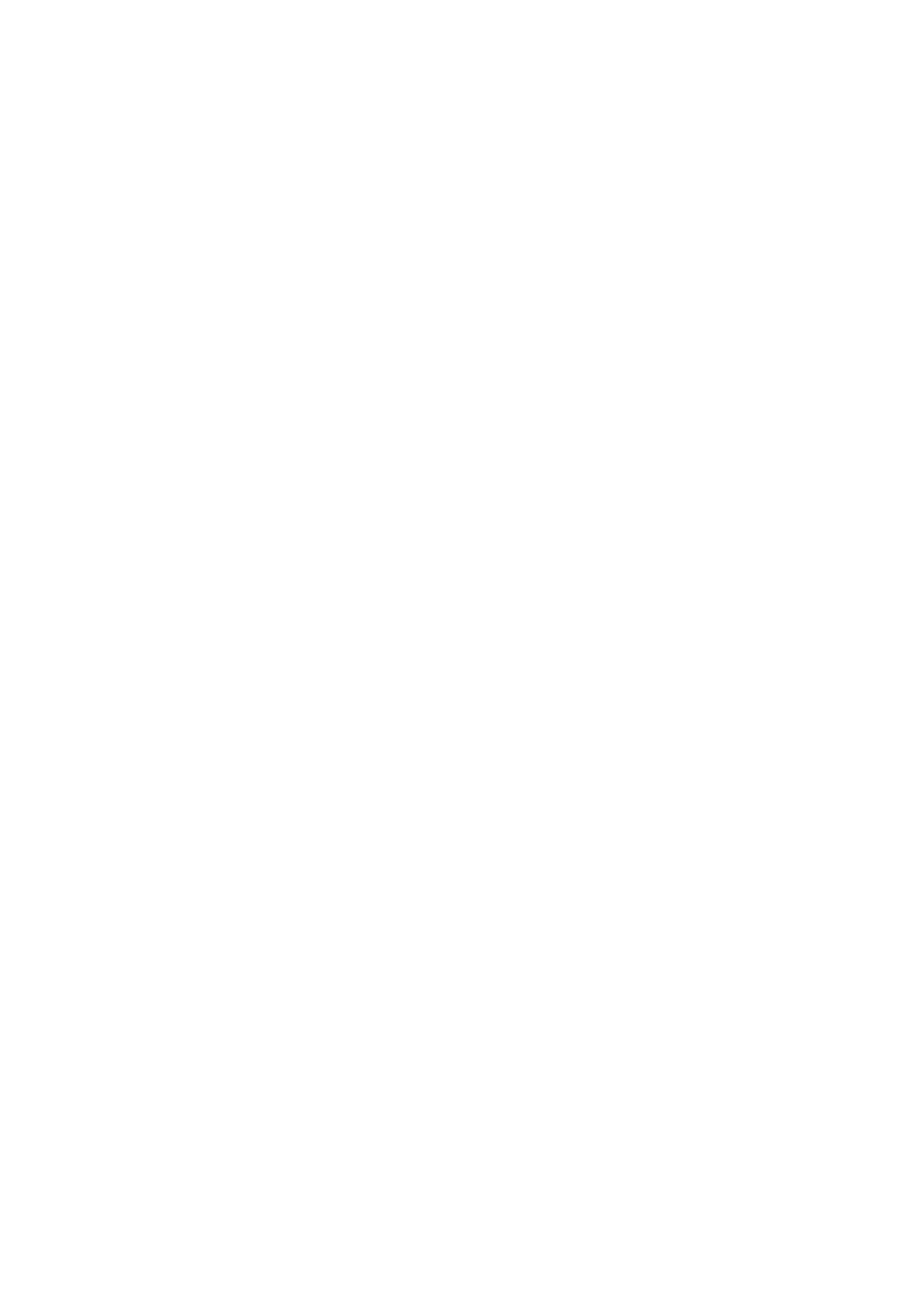

#### Maintenance Manual SISU MP-330 Drive Gear

#### **TABLE OF CONTENTS**

#### REPAIR INSTRUCTIONS FOR SISU MP-330 DRIVE GEAR IN FSMP-14 & FRMP-13/16 AXLES

Page

#### NOTE!

This Manual is intended for use by experienced mechanics using safe procedures in properly equipped shops. Safety precautions should always be followed such as wearing safety glasses, using adequate lifting aids, and using tools and equipment in good condition. Sisu Axles, Inc., its agents, associates or representatives are not responsible for damage or injury occurring while working on their components.

SISU AXLES, INC. P.O. Box FIN 13101 Hameenlinna Finland  $Int. + 358204552999$  Fax Int. + 358 204 55 2900 Phone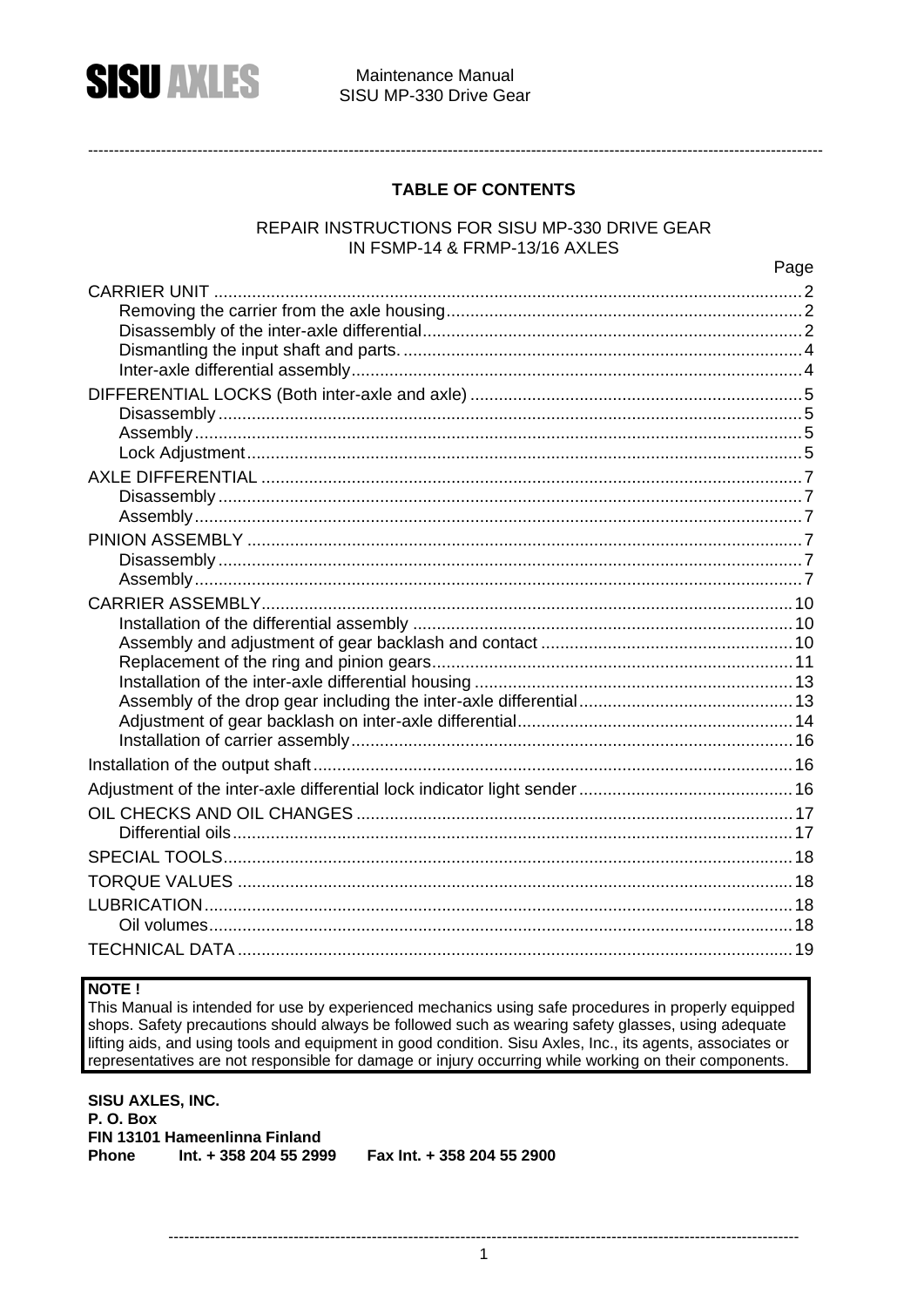

#### **CARRIER UNIT**

Drain carrier oil.

Remove the cotter pin from the propeller shaft flange nut and unscrew the nut a few turns. Use a retaining bar to keep the flange stationary while unscrewing the nut. It is best to do this while the axle is in the vehicle or in a repairs stand if one is available.

Remove the axle from the vehicle. (The carrier can be removed alone while the axle remains in the vehicle by using a special lift). Place the axle assembly on a repair stand so the pinion flange is facing upward.

#### **Removing the carrier from the axle housing**

Remove the carrier housing cap screws and screw two of them into the threaded holes in the carrier housing to act as extractors. (These holes are protected by plastic plug). Remove the carrier with suitable lifting gear and place it on a repair stand with the ring gear down.

Remove cap screws from output bearing cover on rear of axle housing. Remove the output shaft and its bearing from the rear of the axle housing.



**Picture 1.** Exploded view of output shaft and associated parts.

#### **Disassembly of the inter-axle differential**  (*See* picture 3)

---------------------------------------------------------------------------------------------------------------------------------------------

Remove cap screws (29) holding together the two halves of the inter-axle differential housing. Remove the plug (53) on the top of the housing and rotate the propeller shaft flange so one of the two markings on the inter-axle differential case is aligned with the plug opening. This is necessary to allow one of the two milled faces on the differential case to pass the lower spur gear.



**Picture 2**. Differential body positioned correctly to allow removal or installation.

**.**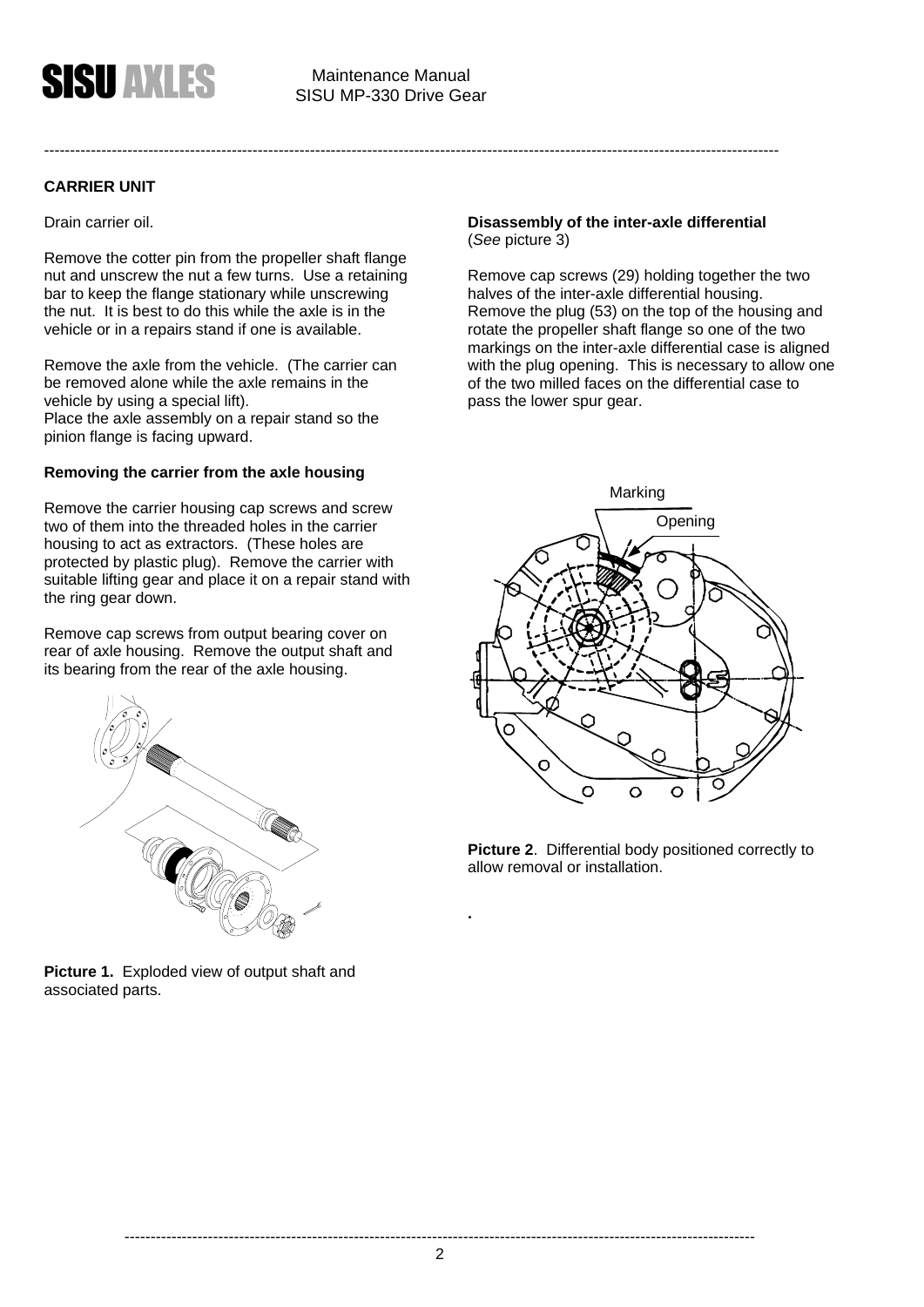

# **CICI INTERNATIONAL Maintenance Manual**

---------------------------------------------------------------------------------------------------------------------------------------------



**Picture 3**. Exploded view of Inter-Axle Differential.

-------------------------------------------------------------------------------------------------------------------------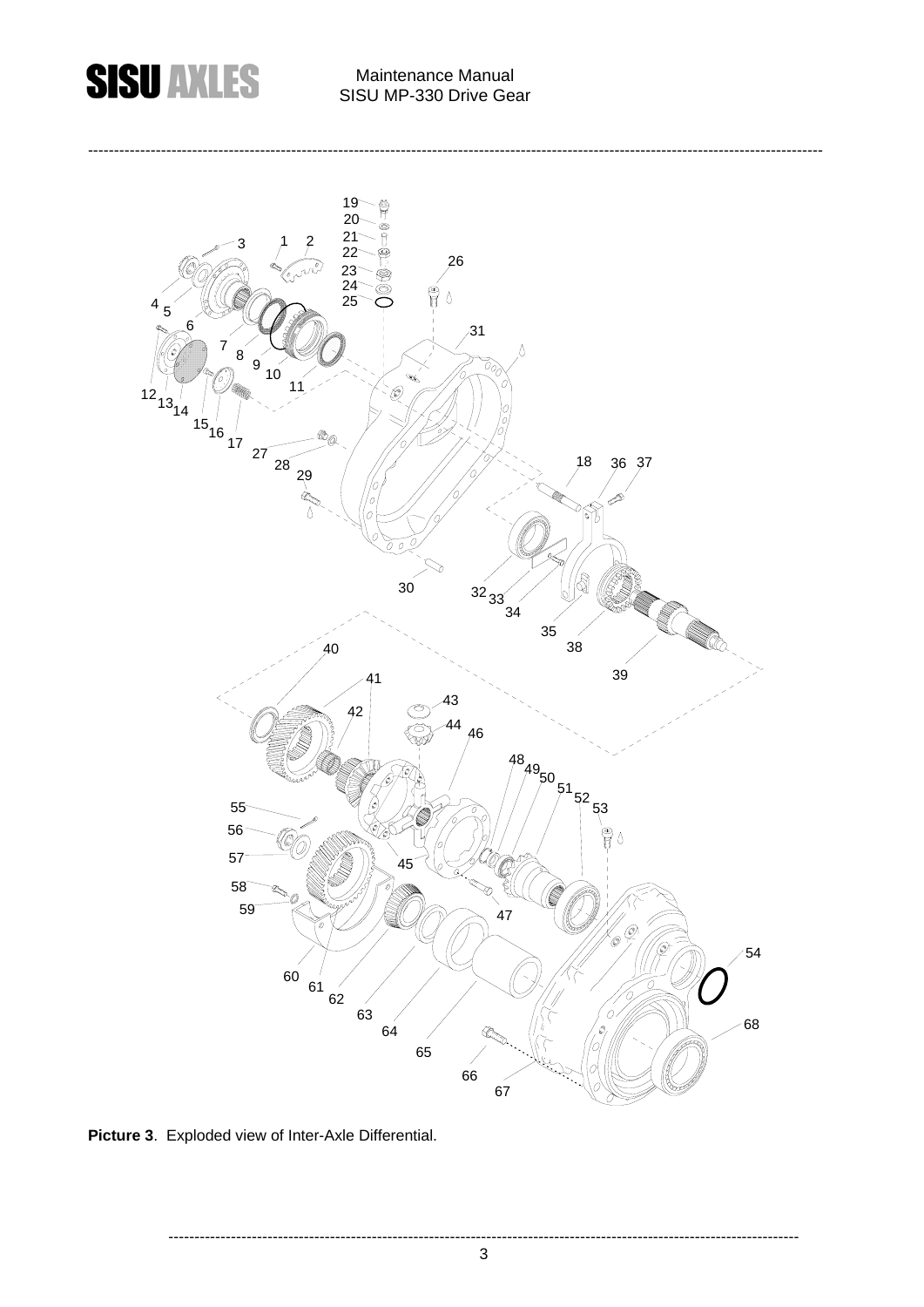

With the inter-axle differential case properly aligned, remove the forward half of the inter-axle differential housing (31). The input shaft (39), the complete inter-axle differential lock, the upper spur gear (41) and the inter-axle differential less the rear side gear (51) are removed with the housing. The inter-axle differential rear side gear stays on the splines of the output shaft or the optional drive release coupling if so equipped.

Remove the side gear from the housing.

Remove three screws (58) and the oil through (60) for the lower spur gear

*Note! The oil through (60) has not been installed after axle serial No. 61919 (August 1996) and it can be left out in reassembling.* 

Remove the cotter pin (55) and nut (56) for the lower spur gear.

Remove the cap screws (66) attaching the rear half of the inter-axle differential housing to the carrier case.

The pinion and its bearing are removed with the rear half of the inter-axle differential housing. Note: Carefully save the shims between the two housings. The pinion to ring gear engagement is adjusted by these shims and the old shims will be used at reassembly.

#### **Dismantling the input shaft and parts.**

Remove the switch (19) for the inter-axle differential lock warning light.

Disassemble the inter-axle differential lock following the instructions on Page 11.

Remove the input flange retaining nut (4) and the input flange (6).

Remove the cap screw (34) and the input shaft bearing oil dam (33).

Turn the housing over and remove the input shaft (39) with its other parts from the housing. Remove cap screws (1) and the bearing adjustment lock plate (2). Remove the adjusting nut (10).

Remove the tapered roller bearing (50) from the input shaft inner and save the shims (49) under the bearing. These shims adjust the differential gear clearance.

Remove the lock ring (48) and lift the inter-axle differential assembly off the splines.



**Picture 4**. Inter-axle differential assembly.

Note the two milled sides of the differential case for removal and installation.

Remove the differential side gear and spur gear (sold as a set only) (41) with the needle bearing (42), thrust washer (40) and inter-axle differential lock gear (38) off the input shaft. Using a shop press, remove the outer bearing cone from the input shaft.

If bearing as being replaced, remove the bearing cups from the housing with a soft drift.

Mark the inter-axle differential case halves (45) with a center punch and disassemble the case by removing the cap screws (47). Inspect the inter-axle differential parts and replace all worn and defective parts with new ones.

#### **Inter-axle differential assembly**

Assemble the inter-axle differential and apply Mobil-Grease MP grease to all moving surfaces. Apply Loctite locking liquid to cap screws (47) and tighten them to 72 Nm [55 lb-ft] torque.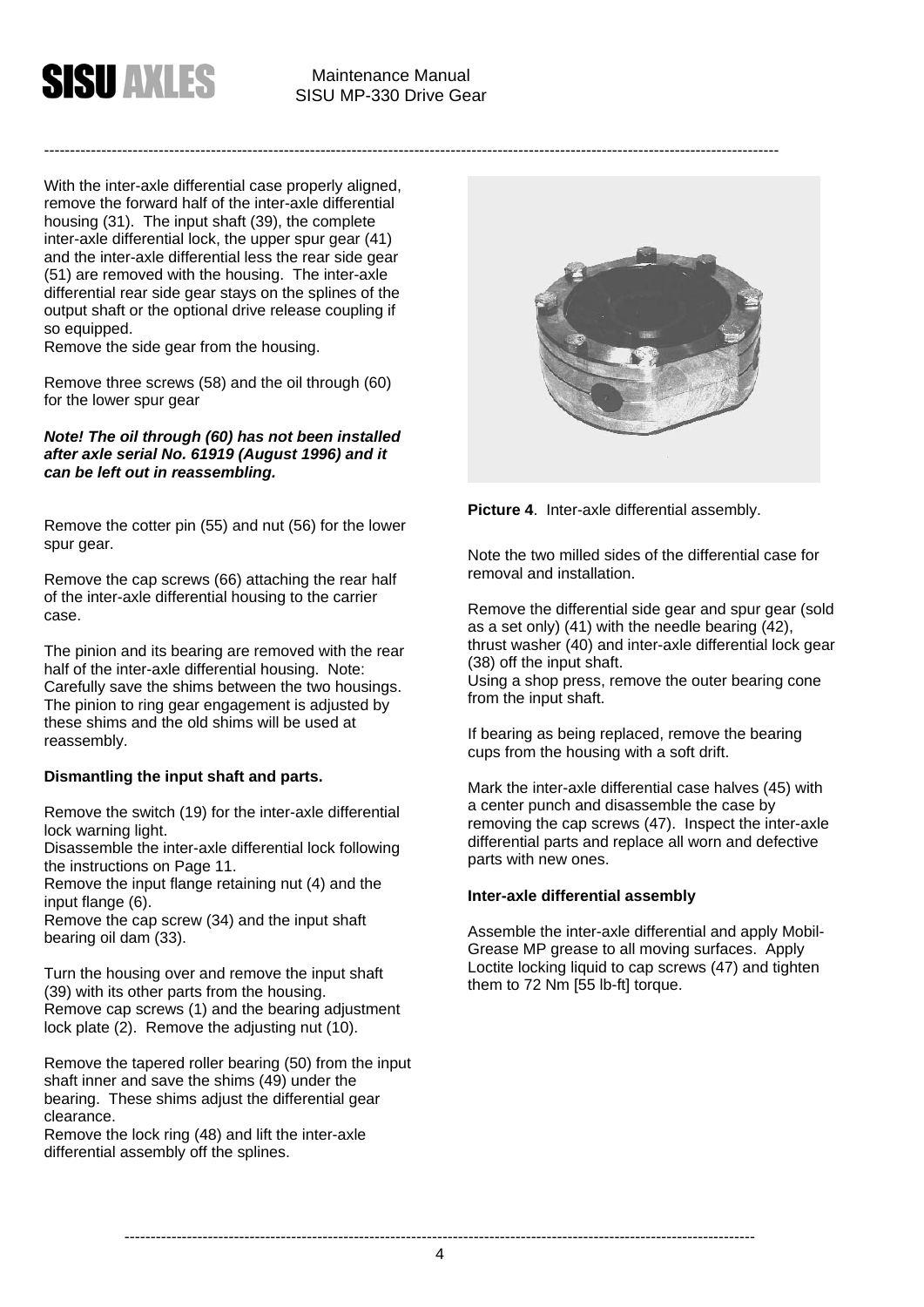#### **DIFFERENTIAL LOCKS (BOTH INTER-AXLE AND**

**AXLE)** 

*See* picture 5

#### **Disassembly**

Remove the lock cylinder cover cap screws (5 pcs), the cover (1), and the diaphragm (2). Remove the diaphragm support cup screw (3), the cup (4) and the spring (5). Loosen the shift fork lock screw (6) approx. two turns (For access to the screw, remove the plug from the housing.) and remove the fork shaft (8) by turning it counter clockwise with a suitable open end wrench. With the shaft removed, remove the fork and slide shoes.



**Picture 5**. Differential lock.

#### **Differential lock parts:**

- 1. Lock cylinder cover
- 2. Diaphragm
- 3. Support cup retaining cap screw
- 4. Support cup
- 5. Releasing spring
- 6. Fork lock screw
- 7. Lock housing (part of main housing)
- 8. Fork shaft

#### **Assembly**

Inspect all lock components to ensure that they are in good condition and not excessively worn. Replace all damaged parts. Assemble by following the above steps in reverse order.

#### **Lock Adjustment**

For adjustment, the following parts must be removed.

- 1. Cover
- 2. Diaphragm
- 3. Screw
- 4. Cup
- 5. Spring

#### **Adjusting procedure:**

- 1. Engage the dog clutch of the differential lock by pushing the fork shaft in all the way.
- 2. Place the cup (4) on the fork shaft without the retaining screw.
- 3. Adjust the fork shaft by turning it in the fork so that the cup touches both the end of the shaft and the bottom of the casing simultaneously.
- 4. Check by rotating the pinion or input shaft and pushing the fork shaft at the same time to see if the shaft will go in further.
- 5. If the shaft and the fork went in further, repeat step 3.
- 6. *In differential cross locks:* When the shaft does not go in further, turn it clockwise 1/4 turn (approx. 0.4 mm [0.015 in])

which is the suitable operational clearance. *In inter-axle differential locks:*

In inter-axle differential lock the adjustment is depending of the axial clearance of the inter-axle differential asembly (the clearance range is 0.8 … 1.2 mm [0.03 … 0.05 in], see adjusting instructions on page 15).

Calculation example for the inter-axle differential lock adjustment value: If the measured inter-axle differential assembly axial clearance is eg. 1.1 mm, then the suitable operational clearance 0.4 mm for the diff lock needs total 1,5 mm movement which can be achieved by turning the lock shaft clockwise one full turn in this case (the pitch of the lock shaft thread 1.5 mm/turn = the measured inter-axle differential axial clearance 1.1 mm + the suitable operational clearance 0.4 mm).

- 7. Tighten the fork locking screw(6) to 35 Nm [26 lbft] torque.
- 8. Install the cup (4) and retaining screw(3).
- 9. Push on support cup manually to make sure that the cup rim touches the bottom of the casing.
- 10. So the adjustment is performed. Remove the cup once more and assemble the lock. Tighten cup retaining screw to 30 Nm Nm [22 lb-ft] torque and the lock cover retaining screws to 21 Nm [15 lbft] torque.

-------------------------------------------------------------------------------------------------------------------------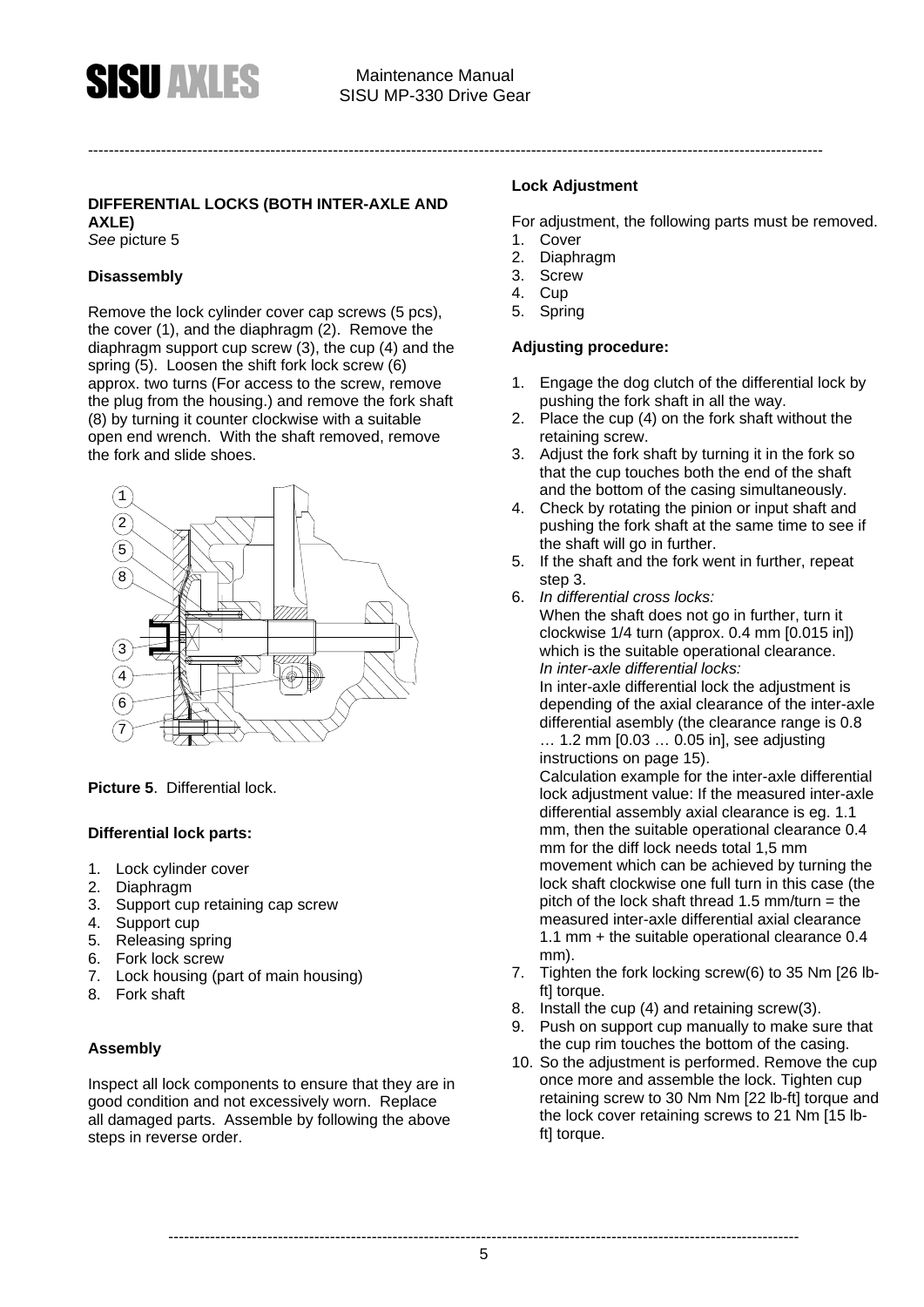



Picture 6. Exploded view of carrier with ring and pinion gears and axle differential lock.

-------------------------------------------------------------------------------------------------------------------------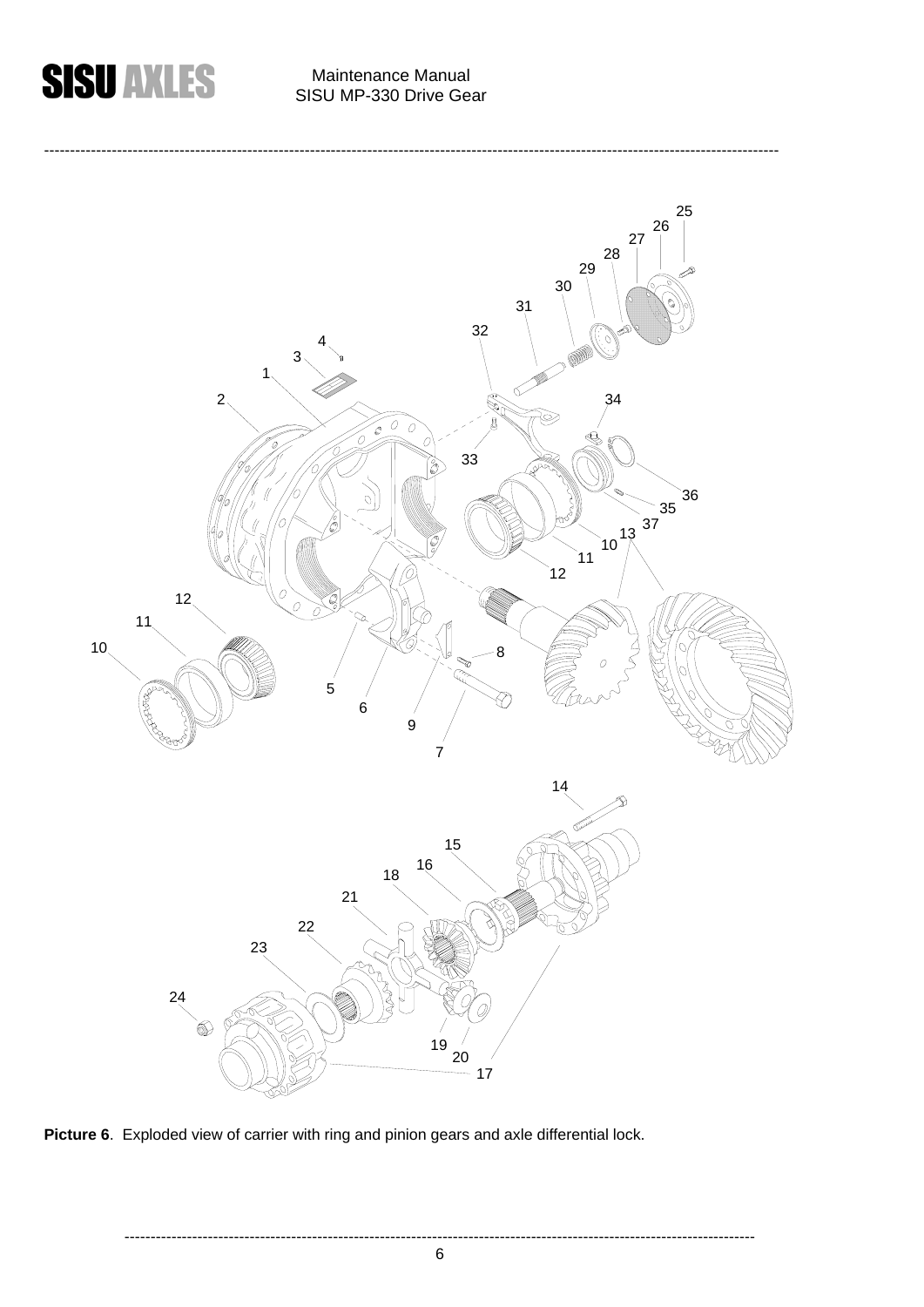#### **AXLE DIFFERENTIAL**

#### **Disassembly**

Items in text are for picture 6.

Remove bearing adjustment nut lock plates (9) and unscrew the bearing adjustment nuts (10) 1/2 turn. Make punch marks on the side bearing caps (6) and the adjacent main case to ensure that the caps are reinstalled in the same way they we originally installed.



**Picture 7**. Area to be marked with center punch.

Remove bearing cap cap screws (7) and remove caps. Remove the dowels (5) under the caps if necessary. Lift the ring gear, differential, and side bearing cones (12) from the housing. Be careful not to damage the bearing cups (11) when removing the differential assembly. Mark the differential case halves (17) with a center punch. Mount the assembly in a vise or a repair stand with the ring gear teeth facing upwards. Remove the nuts (24) from the bolts holding the differential case and ring gear together and lift off the upper half of the case. Remove the differential parts from the lower half of case.

If the ring and pinion are to be replaced, remove the lower case half from the ring gear.

#### **Assembly**

Items in text are for picture 6 on Page 6.

Prior to assembly, ensure that all components to be reused are in good condition **without exception.** If bearings are being replaced, press the outer bearing cones (12) onto the differential case halves  $(17)$ .

Install the ring gear side of the differential case half in the ring gear. Put the differential lock engagement sleeve (15) and side gear (18) with the thrust washer

--------------------------------------------------------------------------------------------------------------------------------------------- (16) into the case half. Place the differential spider gears (19) with their thrust washers (20) on the spider (21). Place the spider gear assembly on the side gear in the case half.

> Place the other side gear (22) with its thrust washer (23) on the top of the spider gears. Install the upper case half with the punch marks aligned and install cap screws (14) and nuts (24). Use Loctite locking liquid and tighten nuts to 320 Nm [236 lb-ft] torque. Always use new nuts.

#### **PINION ASSEMBLY**

#### **Disassembly**

Item numbers in text are for picture 3 on Page 3

Remove pinion cotter pin (55), nut (56), and washer (57) from pinion and remove the spur gear (61) with a gear puller.

Remove the pinion from the housing (67) with a shop press. The inner bearing cone (68), spacer bushing (65), and the bearing adjusting shims (63) come with the pinion. The outer bearing cone (62) and cup (64) remain in the housing.

#### **Assembly**

Items in text are for picture 3 on Page 3.

Prior to assembly, ensure that all components to be reused are in good condition **without exception**. Only a bearing in perfect condition may be reused. If a new ring and pinion set is installed, always use a new bearing.

Start assembly by pressing the inner bearing cone (68) onto the pinion. Place old shim(s) (63) and spacer bushing (65) on the pinion.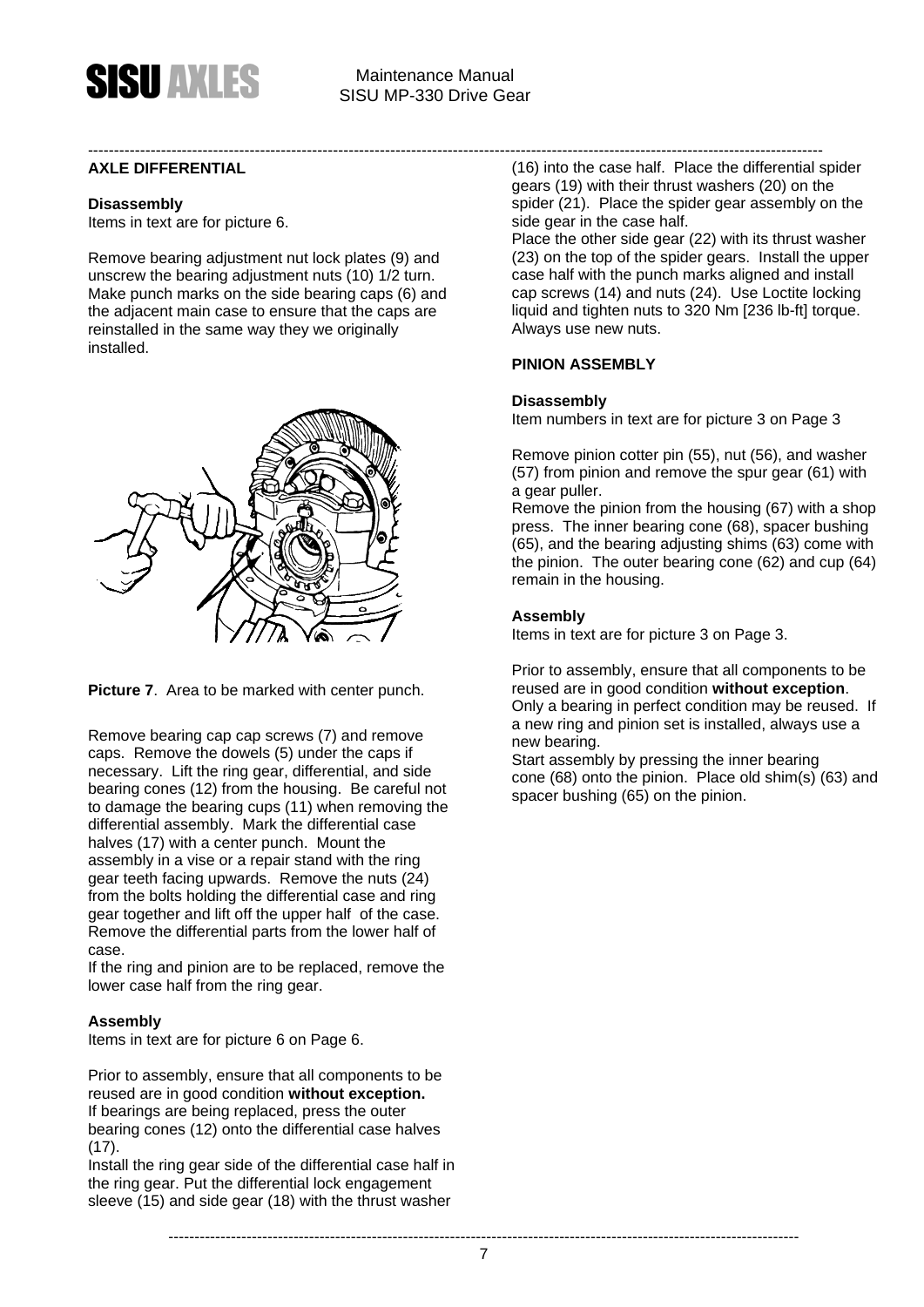



**Picture 8**. Pinion with inner bearing cone installed. Note installation of spacer bushing and shims

Press bearing cups (64 and 68) into the housing (67). Place the rear half of the inter-axle differential housing (67) on the pinion. Using a shop press, install the outer bearing cone (68) on the pinion using a suitable bushing while rotating the housing.

Increase pressing force up to 160 kN [35,000 lbs.]. If bearing bottoms and resists rotation, press the pinion out and replace shims and/or bushing until proper clearance results and repeat previous step.

When bearings rotate properly, check the pinion rotating torque as follows: Wrap a few turns of string around the machined surface of the housing (67) (diam. 255 mm [10 in.] and pull the string with a spring scale. Correct force needed to rotate the housing is 40 - 65 N [9.2 - 15.0 lb.] for standard pinion (Ø68mm) bearings and 30- 40N [6.9 - 9.2 lb.] for heavier pinion (Ø76mm) bearings (later design).

Change the shims as required to reach the correct force.

When the bearing adjustment is correct, install the spur gear (61), washer (57) and nut (56) and tighten the nut to 1,300 Nm [970 lb-ft] torque and secure it with a cotter pin (55).



**Picture 9**. Pinion bearing installation and adjustment.

The final check of the pinion rotating torque shall be performed with a torque wrench. The rotating torque shall be within 5.3...8.0 Nm [4.0...6.0 lb-ft] for the standard bearing and 4.0...5.3 [3.0...4.0 lb-ft] Nm for the heavier pinion bearing in the later design.

**\_\_\_\_\_\_\_\_\_\_\_\_\_\_\_\_\_\_\_\_\_\_\_\_\_\_\_\_\_\_\_\_\_\_\_\_\_\_\_\_\_\_\_\_\_\_\_\_\_\_\_\_\_\_\_\_\_\_\_\_\_\_\_\_\_\_\_\_\_\_\_\_\_\_\_\_\_\_\_\_\_\_\_\_\_\_**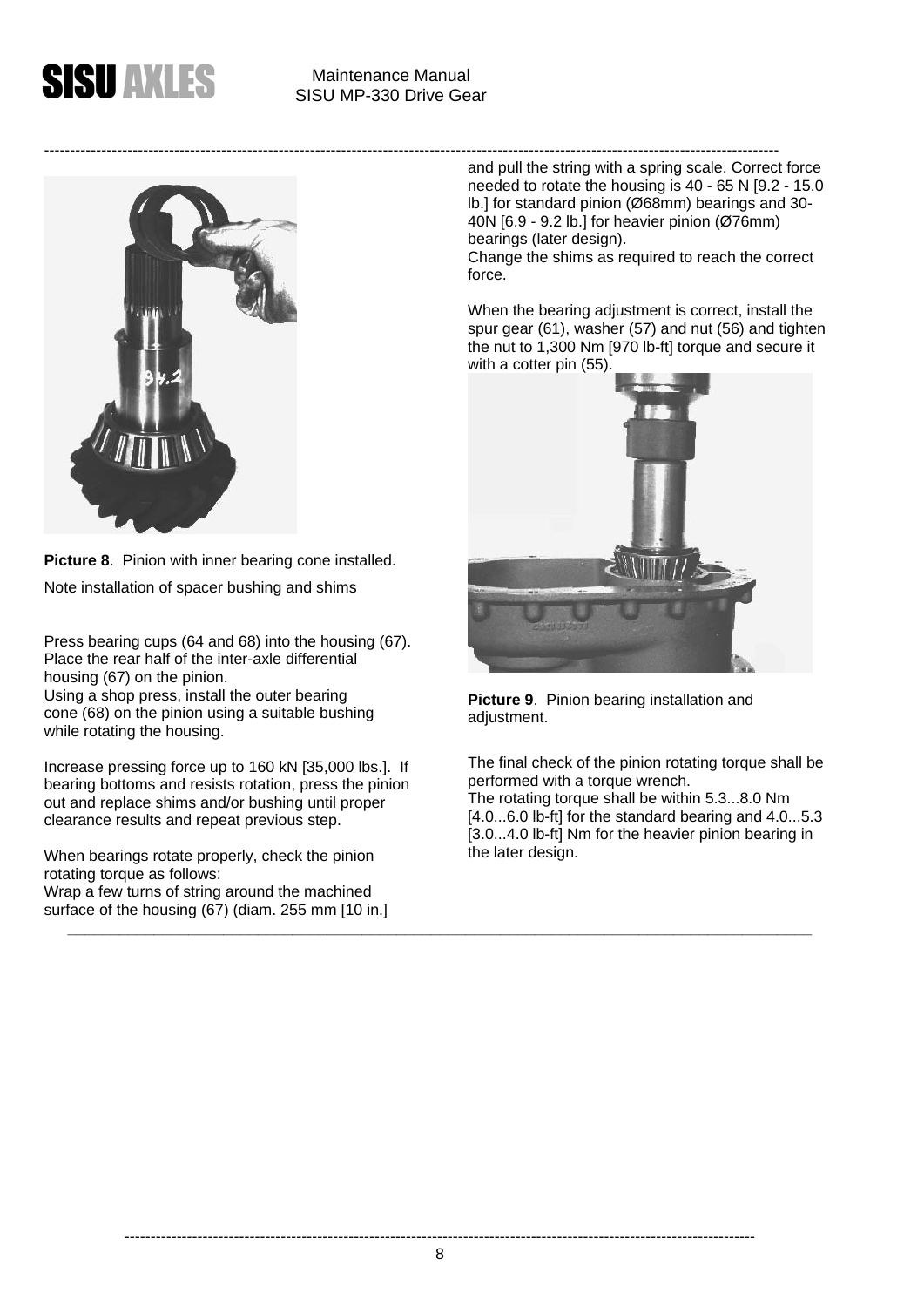#### **The following shims and spacer rings are available for pinion bearing adjustment:**

#### **Adjusting shims for the earlier pinion bearing (Pinion Ø68 mm):**

| Description | Part No.     | Thickness        |            |
|-------------|--------------|------------------|------------|
| Shim        | 099 516 7000 | $0.1$ mm         | $0.004$ in |
| Shim        | 099 516 7001 | $0.3 \text{ mm}$ | $0.012$ in |
| Shim        | 099 516 7002 | $0.5$ mm         | $0.020$ in |
| Shim        | 099 516 7003 | $0.25$ mm        | $0.010$ in |

#### **Adjusting shims for the later reinforced pinion bearing (Pinion Ø76 mm):**

| Description | Part No.     | Thickness             |            |
|-------------|--------------|-----------------------|------------|
| Shim        | 590731-07510 | $0.10 \text{ mm}$     | $0.004$ in |
| Shim        | 590731-07530 | $0.30 \; \text{mm}$   | $0.012$ in |
| Shim        | 590731-07550 | $0.50 \; \mathrm{mm}$ | $0.020$ in |

#### **Spacer rings for the earlier pinion bearing (Pinion Ø68 mm):**

| Description | Part No.     | Thickness |          |
|-------------|--------------|-----------|----------|
| Spacer ring | 143-261-0700 | 94.20 mm  | 3.709 in |
| Spacer ring | 143-261-0701 | 94.15 mm  | 3.707 in |
| Spacer ring | 143-261-0702 | 94.18 mm  | 3.708 in |
| Spacer ring | 143-261-0703 | 94.12 mm  | 3.706 in |

#### **Spacer rings for the later reinforced pinion bearing (Pinion Ø76 mm):**

| Description | Part No.     | <b>Thickness</b> |          |
|-------------|--------------|------------------|----------|
| Spacer ring | 543-261-1300 | 89.00 mm         | 3.504 in |
| Spacer ring | 543-261-1301 | 89.02 mm         | 3.505 in |
| Spacer ring | 543-261-1302 | 89.05 mm         | 3.506 in |
| Spacer ring | 543-261-1303 | 89.08 mm         | 3.507 in |

If a shop press in not available for assembly, adjustment can be performed as follows:

Assemble as described but instead of pressing by a shop press, install the spur gear (66), washer (63) and nut (62) and tighten the nut to 1,300 Nm [970 lb-ft] torque. Measure and adjust the bearing rotating torque as previously described. When the rotating force is correct, install the spur gear, washer and nut and tighten the nut to 1,300 Nm [970 lb-ft] torque and secure it with a cotter pin (55).

#### **The following shims are available for ring and pinion engagement adjustment:**

(Between inter-axle differential housing and carrier housing)

| Description | Part No.     | <b>Thickness</b> |               |
|-------------|--------------|------------------|---------------|
|             |              | millimeters      | <i>inches</i> |
| Shim        | 144 239 2003 | $0.1$ mm         | $0.004$ in    |
| Shim        | 144 239 2002 | $0.2 \text{ mm}$ | $0.008$ in    |
| Shim        | 144 239 2001 | $0.5$ mm         | $0.020$ in    |
| Shim        | 144 239 2000 | $1.0 \text{ mm}$ | $0.040$ in    |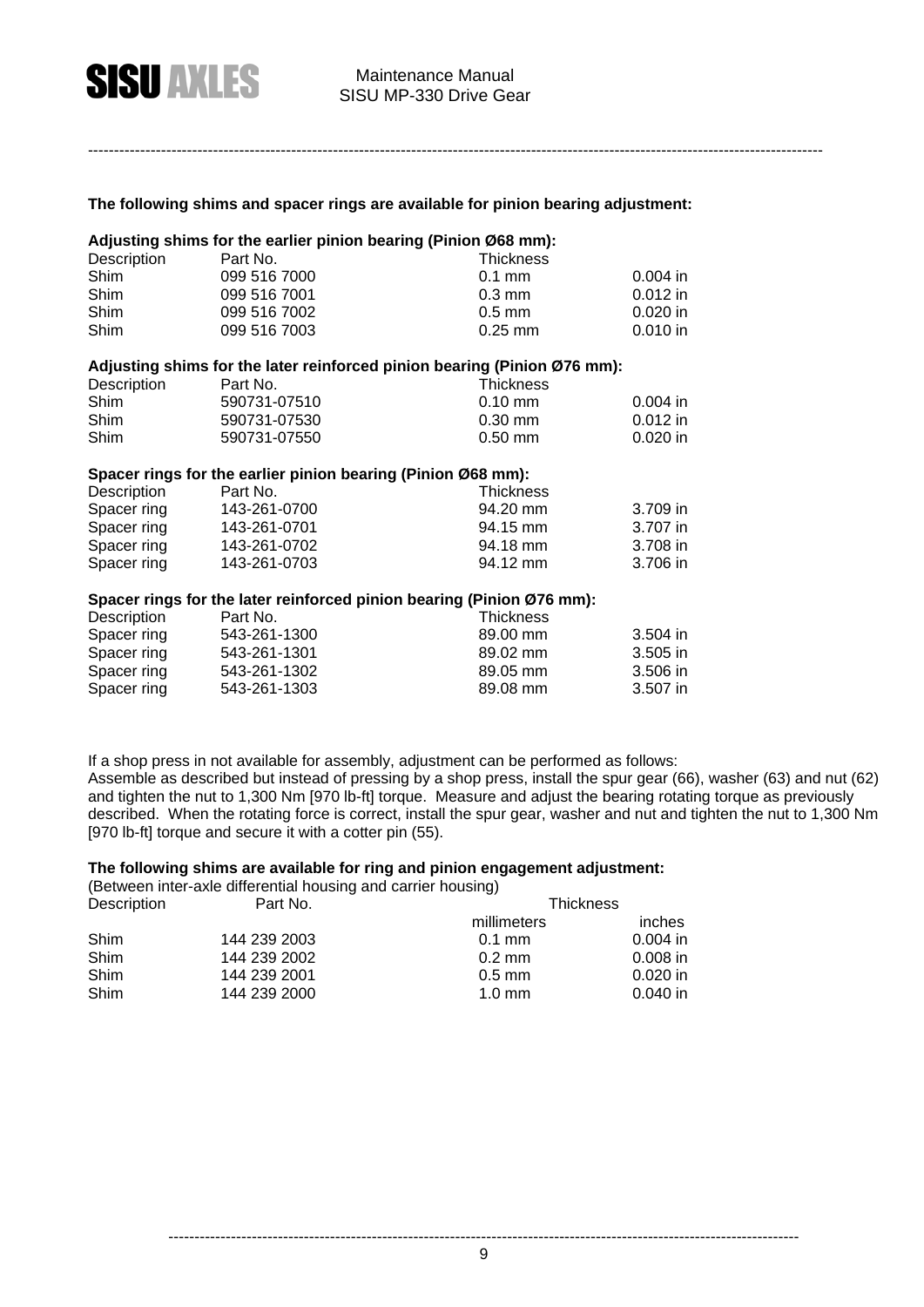#### **CARRIER ASSEMBLY**

The pinion is already assembled in the housing.

#### **Installation of the differential assembly**

Place the carrier housing so that the so that the interaxle differential housing mounting face is down. Using suitable lifting gear, place the differential assembly with the ring gear and bearing cups installed in the housing. Install the bearing caps according to the punch marks. Install the bearing cap cap screws with Locktite on them and tighten them finger tight only. Screw in the bearing adjusting nuts until their outter surfaces are flush with the bearing cap surfaces. Tighten the bearing cap cap screws to 480 Nm [254 lb-ft.] torque. Adjust the bearing adjusting nuts until the bearing end play is eliminated.

#### **Assembly and adjustment of gear backlash and contact**

Turn the carrier housing over so that the inter-axle differential housing mounting face is up.

Place the previously removed pinion engagement shims (2 in picture 6) on the housing surface and install the inter-axle differential housing (67 in picture 3 on page 3) and the installed pinion on the carrier housing with cap screws (66 in picture 3 on page 3). Tighten to 240 Nm [177 lb-ft] torque.

Adjust the position of the ring gear so that the backlash is aproximately correct, 0.15 - 0.40 mm [0.006 - 0.016 in].



**Picture 10**. Adjusting the carrier side bearings.

Position a dial indicator with a magnetic base as shown in picture 10 and tighten the bearing adjusting nuts until end play is eliminated. Tighten the ring gear tooth side adjusting nut 1 to 1.5 slots further with wrench No. 7143-024-010.

Adjust gear backlash by moving the ring gear in or out by turning both adjusting nuts equally so that bearing preload remains as previously set. Adjust gear backlash to 0.15 - 0.40 mm [0.006 - 0.016 in].



**Picture 11**. Checking gear backlash.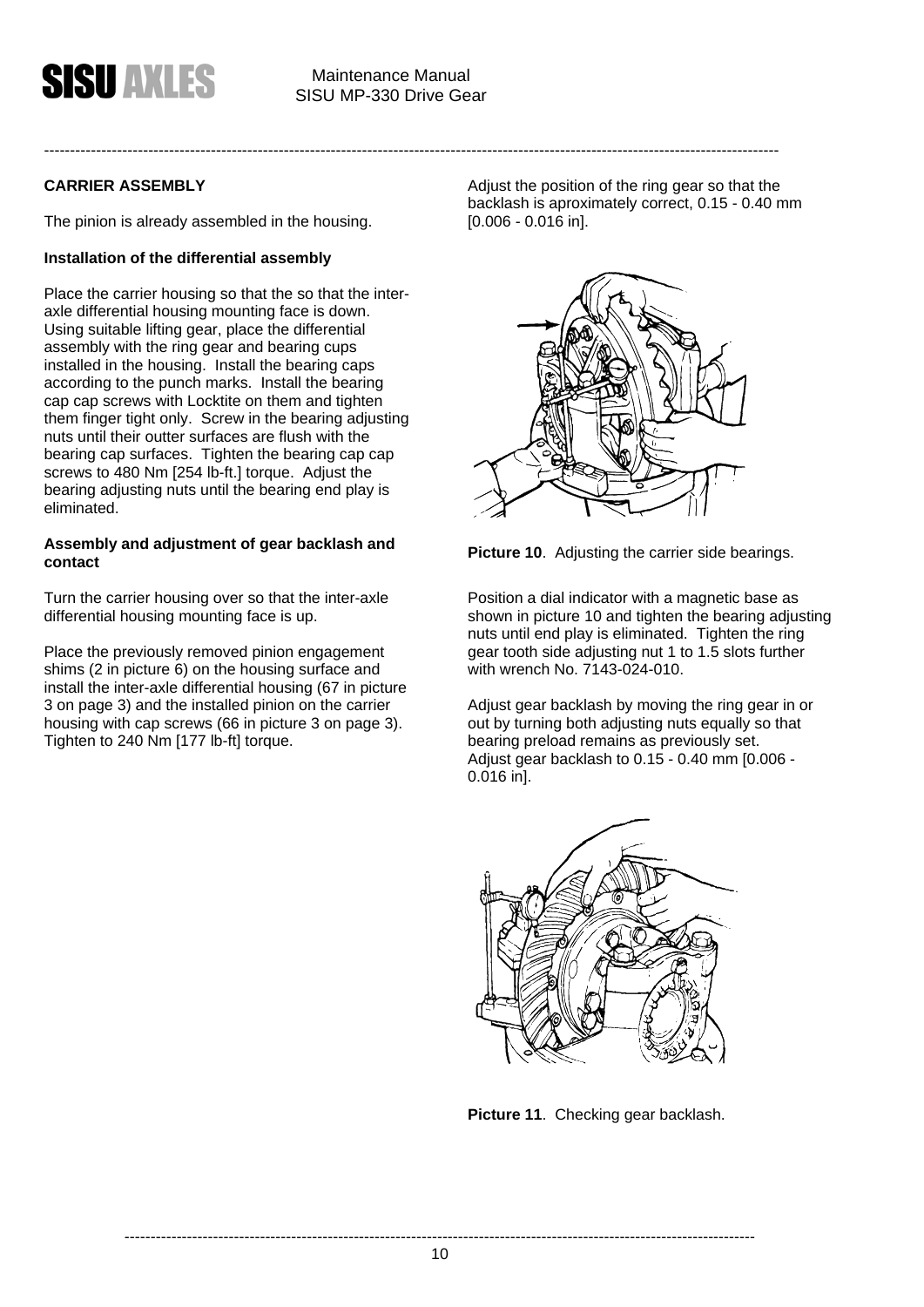#### **Replacement of the ring and pinion gears**

The ring and pinion gears are marked with Information so that when a new ring and pinion gear assembly is to be installed, the correct relationship of the pinion can be determined. The information includes:

- 1. Part number
- 2. Number of teeth
- 3. Ring and pinion set part number
- 4. Variation value which is needed for correct positioning of the pinion.

The part number and tooth combination numbers are die cut on the outer surface of all pinions. On ring gears, these numbers are marked on the outside diameters. The tooth combination number (for example, 27/21) indicates that the pinion has 21 teeth and the ring gear 27 equal to a drive ratio of 1.286 : 1.

All ring and pinion assemblies are supplied in matched sets and both parts have the same pair number. On pinions, the pair number is die cut in the inner end of the pinion.

On ring gears, the pair numbers are marked on the outside diameter.

#### **Never use a ring and pinion together which do not have the same pair numbers.**

Each pinion is marked with a true installation distance or with a variation value which indicates the correct installation compared to the nominal installation distance.

Variation value = True installation distance - 173 mm. This variation value will be used in calculating the shims to place between the inter-axle differential housing and the carrier housing. The variation number (for example +0.1 or -0.1) is marked on either end of the pinion.

To calculate the thickness of the shims:

1. Measure the thickness of the previously used shim(s) with a micrometer.

2. Note the variation number on the new pinion. If this number has a plus value (+), subtract it from the measurement calculations, below. If this number has a minus value, (-), add it to the measurement calculations, below.

Take note of this measurement.

#### CALCULATION EXAMPLES

#### Example 1

---------------------------------------------------------------------------------------------------------------------------------------------

- Thickness of original shim(s) 0.75 mm
- Variation value on pinion  $= +0.05 -0.05$
- Measurement obtained **6.70 mm**
- Variation No. on new pinion  $+0.10 +0.10$
- New thickness of shim(s) to be used 0.80 mm

#### Example 2

- Thickness of original shim(s) 0.65 mm
- Variation value on pinion =  $-0.05 +0.05$
- Measurement obtained 6.70 mm
- Variation No. on new pinion  $+0.15 +0.15$
- New thickness of shim(s) to be used 0.85 mm

Example 3

- Thickness of original shim(s) 0.70 mm
- Variation value on pinion  $= +0.05 -0.05$
- Measurement obtained **6.65 mm**
- Variation No. on new pinion -0.05 -0.05
- New thickness of shim(s) to be used 0.60 mm

Available shims for setting the location of the pinion:

| Description | Part No.     | <b>Thickness</b> |       |
|-------------|--------------|------------------|-------|
|             |              | mm               | inch  |
| Shim        | 144 239 2003 | 0 1              | 0.004 |
| Shim        | 144 239 2002 | 0.2              | 0.008 |
| Shim        | 144 239 2001 | 0.5              | 0.020 |
| Shim        | 144 239 2000 | 1 በ              | 0.039 |

Use these shims singly or in combination as required.

**Note**: Check the tooth contact and correct it as required. Obtaining the correct contact pattern may require the pinion to be moved. This will change gear backlash and adjustment has to be done simultaneously.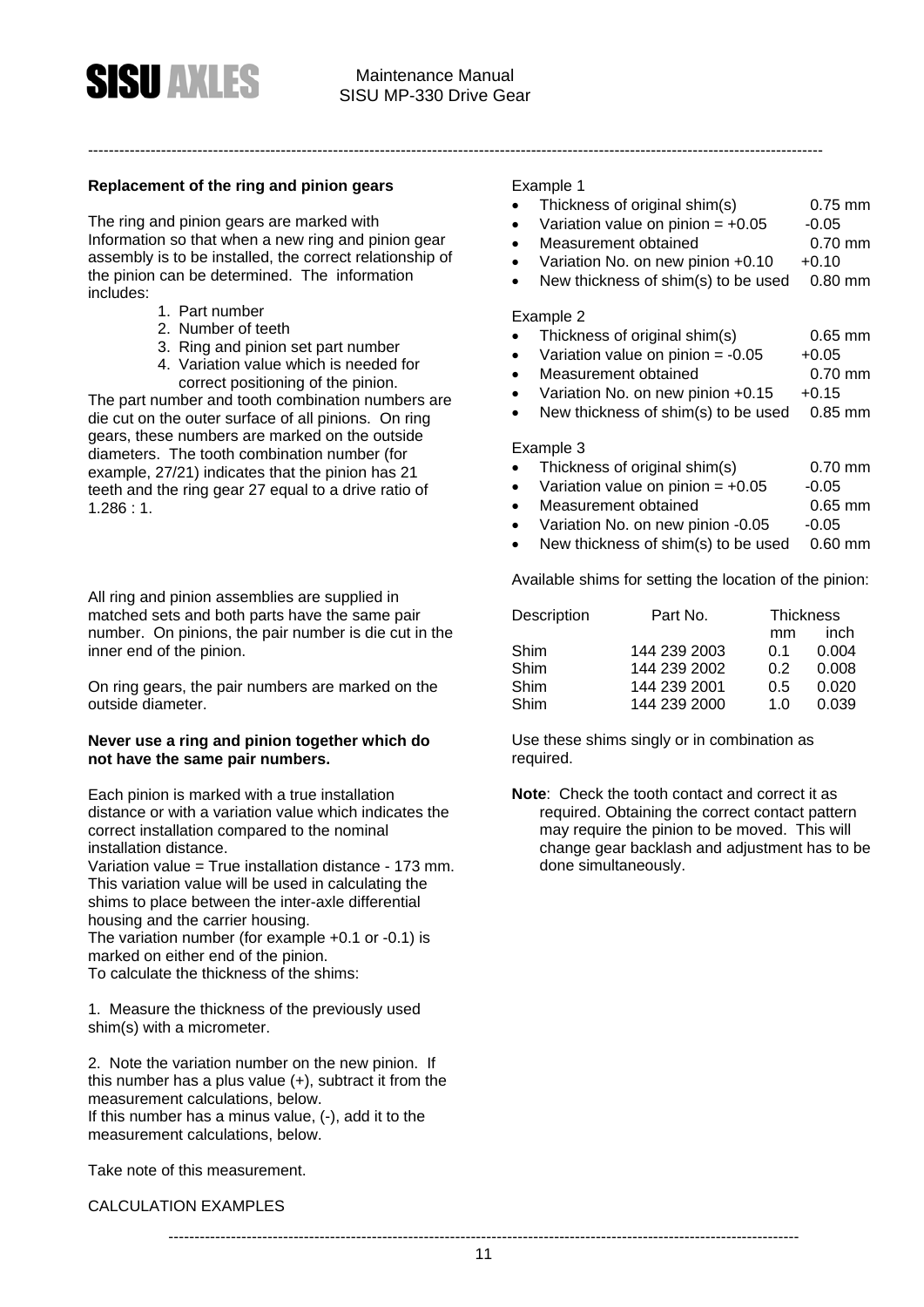

Correct tooth contact is most important and gear backlash has to be set within 0.15 - 0.40 mm [0.006 - 0.016 in] with a new ring and pinion assembly.

With an old assembly, the tooth contact and the gear backlash have to be set as they were prior to disassembly.

Check tooth contact by using lead oxide paint (red lead).

The following pictures illustrate tooth contact patterns unloaded.

picture 12 indicates that the pinion is set correctly. This gives a quiet drive and long life.



**Picture 12**. Good tooth contact.

picture 13 indicates that the pinion is set too deeply. This causes a noisy drive and excessive wear or damage to the gears.

To set the correct position of the pinion, add shims under the inter-axle differential housing and move the pinion out (in the direction of arrow A in picture) and the ring gear in (in the direction of arrow B in picture). The correct backlash is 0.15 - 0.40 mm [0.006 - 0.016 in].



**Picture 13**. Poor tooth contact- too deep.

picture 14 indicates that the pinion is set too far out . This causes a noisy drive and excessive wear or damage to the gears. To set the correct position of the pinion, remove shims under the inter-axle differential housing and move the pinion in (in the direction of arrow A in picture) and the ring gear out (in the direction of arrow B in picture)



**Picture 14**. Poor tooth contact-too shallow.

When the differential side bearings are finally adjusted, lock the adjustment nut with their respective lock plates and tighten their retaining cap screws to 21 Nm [15 lb-ft] torque. When the cap screws are tightened, drive the lock plate tabs into the groove of the nut with a hammer.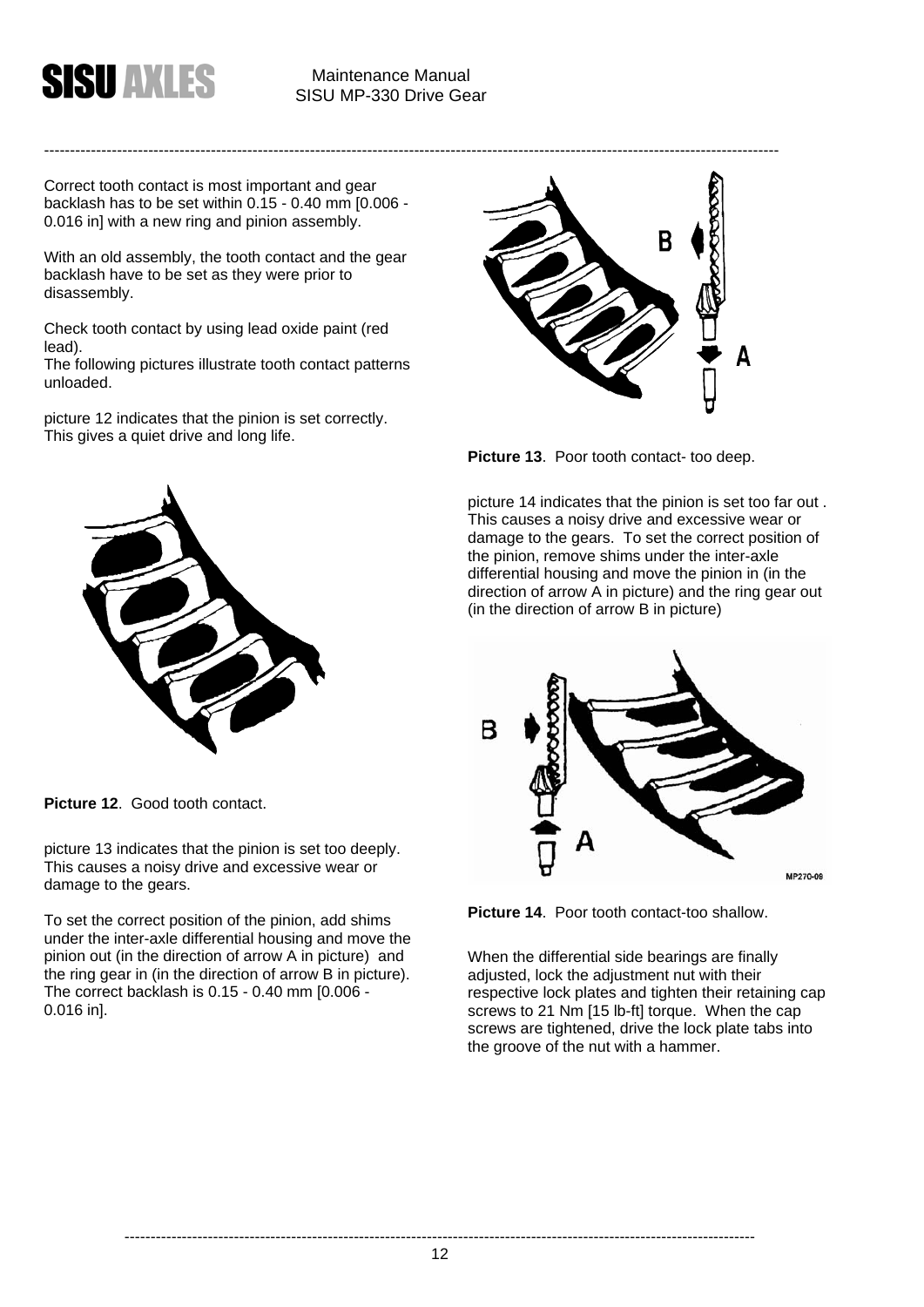#### **Installation of the inter-axle differential housing**

When the adjustments are completed, remove the inter-axle differential housing and coat both surfaces and shim(s) with Silmate Silicone Rubber RTV 1473 or similar Room Temperature Vulcanizing sealant. Install the lubricated O-Ring (54 in picture 3 on Page 3) in the upper shaft seal housing. Reinstall the inter-axle differential housing. Install the cap screws with Loctite on them and tighten them to 240 Nm [177 lb-ft] torque.

#### **Assembly of the drop gear including the interaxle differential**

*Items in text are in* picture 3 *on Page 3.* 

Wash all drop gear components and inspect them carefully. **Discard** all faulty or excessively worn parts. Inspect bearing very carefully. Replace all bearings if their condition is **at all** questionable.

Install the bearing cups (52 and 32) in the housings and the cup of the input shaft inner end bearing inside the side gear (51). Heat the outer bearing cone (32) to a temperature of approx.  $120^{\circ}$  C [248<sup>o</sup>) F] and install it on the shaft against the shoulder.

Install the inter-axle differential lock sliding gear (38) on the shaft with its teeth facing up. Place the thrust washer (40) with its chamfer up and place the gear set (41) with the bearing (42) so the engagement teeth face down.



**Picture 15**. Assembly of the input shaft with the gear group set installed.

Place the assembled inter-axle differential case on the shaft splines with the cap screw heads up and install its retaining ring (48).

Place old or new adjustment shim (49) for differential gear backlash adjustment on shaft shoulder. Heat the bearing cone and install it on the shaft.

**NOTE!** The inter-axle differential lock gear dog teeth have been changed approx. in the beginning of the year 2005 in the new generation FRMP-13/16-S axles. Please see parts manual for the part numbers and serial numbers if needed.

\_\_\_\_\_\_\_\_\_\_\_\_\_\_\_\_\_\_\_\_\_\_\_\_\_\_\_\_\_\_\_\_\_\_\_\_\_\_\_\_\_\_\_\_\_\_\_\_\_\_\_\_\_\_\_\_\_\_\_\_\_\_\_\_\_\_\_\_\_\_\_\_\_\_\_\_\_\_\_

The sliding ring and the gear assembly with the new toothing are not interchangeable with the corresponding items of the old design. However the new 10 dog teeth sliding ring and gear assembly can be installed to replace the earlier 18 dog teeth sliding gear and gear assembly if they are both changed simultaneously and not mixed.



Picture of the earlier dog teeth Picture of the later dog teeth

**.**

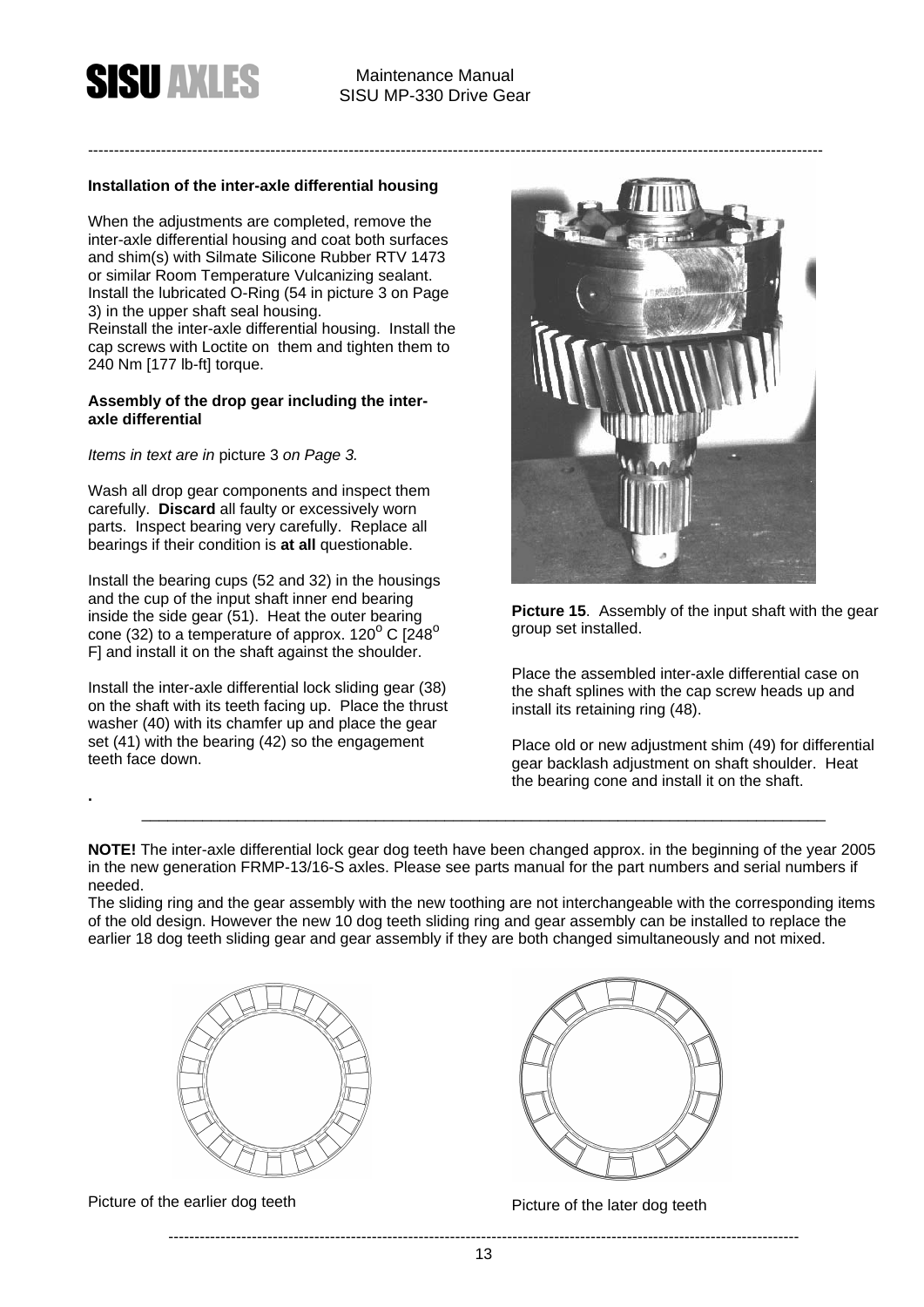

# SISU MP-330 Drive Gear

---------------------------------------------------------------------------------------------------------------------------------------------

#### **Adjustment of gear backlash on inter-axle differential**



Picture 16. Section through input shaft assembly showing clearance measurement point (A).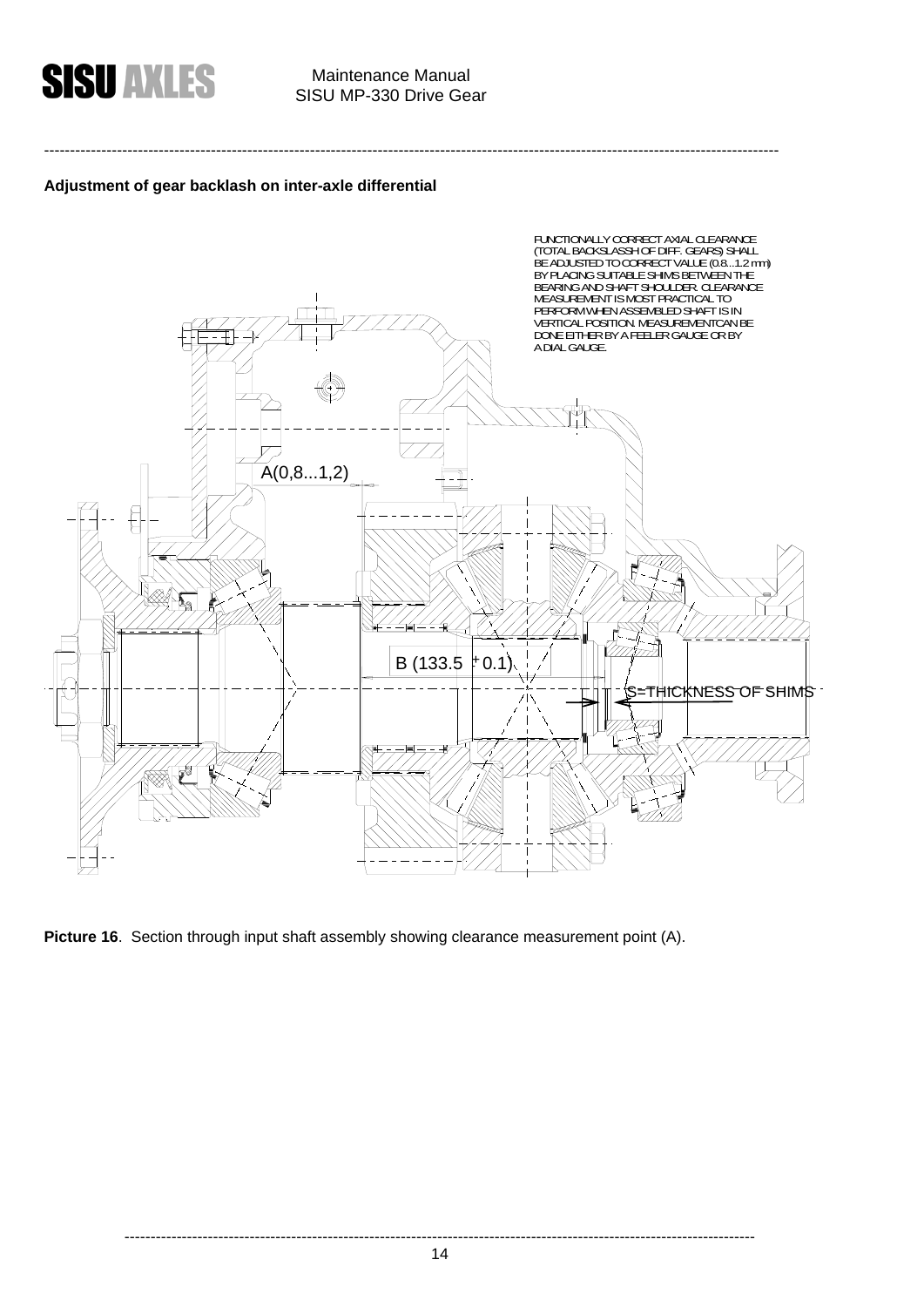The actual gear backlash of differential gears has to be 0.2 - 0.3 mm [0.008 - 0.012 in]. This corresponds to 0.8 - 1.2 mm [0.031 - 0.047 in] axial clearance. With repairs, this axial clearance has to be verified and adjusted with shims (S in picture 16). Backlash in differential gears can be checked with assembled input shaft either when shaft is in the housing or when shaft is mounted in a vise.

Clearance can be checked with a feeler gauge placed between the dog coupling teeth as shown in picture 17.



**Picture 17.** Clearance check with a feeler gauge when the shaft is in its housing.



**Picture 18**. Clearance check with a dial indicator.

Clearance check with a dial indicator (picture 18) is done with the shaft assembly in a vertical position and measured on the thrust washer (40 in picture 3 on Page 3). Place a dial indicator with a magnetic base so the indicator pin is against the spur gear (41) top surface and zero the dial with some preload. Lift the gear up by means of two pry bars and record the clearance. If the clearance is within the limits of 0.8 - 1.2 mm [0.031 - 0.047 in] continue assembly. If not, remove bearing (50) and replace the shim (49) with an appropriate one and recheck the clearance.

Replace the seal (11) inside the input shaft adjustment nut (10) and fill the inside of the seal with Mobil-Grease MP grease and install a new lubricated O-Ring (9) in outside th groove of the nut.

Tighten adjusting nut (10) by hand against the bearing (32) inside the housing, then back the nut off one complete turn. This is necessary to avoid unnecessary stress on the bearing during assembly.

Install the lower spur gear oil through (60) using cap screws (58) with Loctite locking liquid tightened to 21 Nm (15 lb-ft) torque.

#### *Note! The oil through (60) has not been installed after axle serial No. 61919 (August 1996) and it can be left out in reassembling.*

Place the differential rearmost side gear (51, without the engagement coupling teeth), and its bearing (52) in the housing.

*(Axles with the optional rear axle drive release coupling: The installation of the inter axles differential rearmost side gear is described in the separate release coupling instructions.)* 

Place inter-axle differential housing (31) in a fixture or vise with the mating surface up and install the input shaft assembly in the housing.

Install the input bearing oil retaining plate (33) with the cap screw (34) using Loctite locking liquid. Tighten to 21 Nm (15 Lb-ft) torque.

Install propeller shaft flange (6) on input shaft splines and tighten nut (4) by hand.

Coat both surfaces with Silmate Silicone Rubber RTV 1473 or similar Room Temperature Vulcanizing sealant.

Place front section of the inter-axle differential housing (31) on the rear section (67). Install cap screws (29) with Loctite locking liquid on the threads and tighten to 130 Nm [96 lb-ft] torque.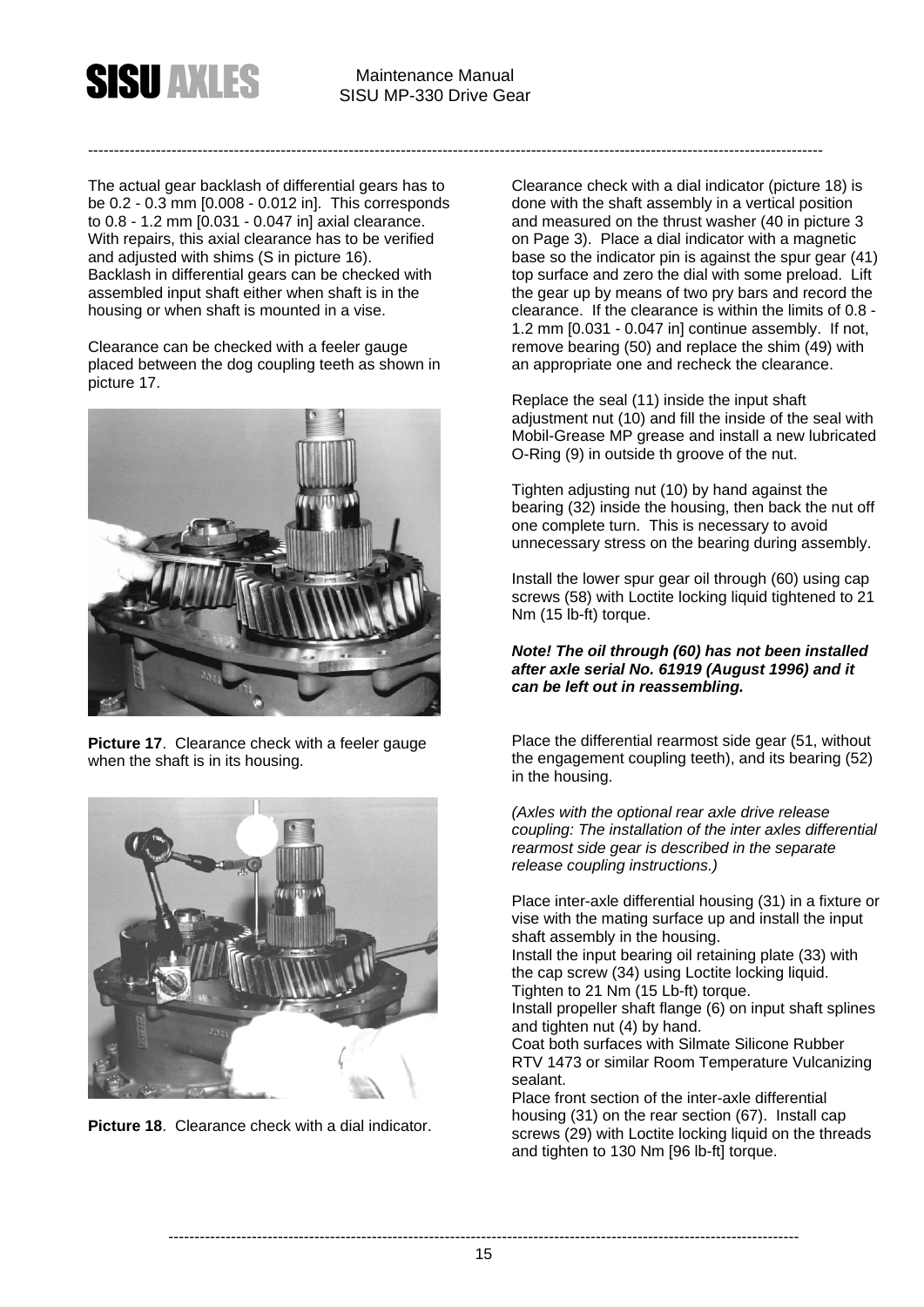

Remove the propeller shaft flange and adjust the input shaft bearing as follows:

Tighten the adjusting nut (10) with a suitable drift and a hammer or by a special tool 7544-201-010 (not similar than in picture) until there is no clearance in bearing (picture 19). Then tighten the nut still approx. one locking position more and then lock the nut to the nearest locking position with the lock plate. Note that the lock plate (2) can be used in two positions. Apply Loctite locking liquid to lock plate cap screws  $(1)$  and tighten to 21 Nm [15 lb-ft] torque.



**Picture 19**. Adjusting the input shaft bearing preload.

Install a new protection plate (7) and a new V-Seal (8) on the propeller shaft flange (6). Install flange on propeller shaft splines. Place washer (5) on shaft and tighten nut (4) to 600 Nm [442 lb-ft] torque. and install cotter pin (3). If easier, this can be done after the axle is installed in the truck.

#### **Installation of carrier assembly**

Coat mating surfaces of carrier assembly and axle housing with Silmate Silicone Rubber RTV 1473 or similar Room Temperature Vulcanizing sealant. Install the carrier assembly on the axle using suitable lifting gear. With Loctite locking liquid on threads, install the cap screws and tighten evenly to 240 Nm [177 lb-ft] torque.

Install the axle shafts and wheel hubs. Fill carrier housing with oil to level of the appropriate fill plug opening (arrow in picture 21, Page 17).

#### **INSTALLATION OF THE OUTPUT SHAFT**

Assemble the output shaft using new parts as required and fill the inside cavity of the seal with Mobil-Grease MP grease. Tighten flange nut to 600 Nm [442 lb-ft] torque and secure it with a cotter pin. Install the shaft assembly



**Picture 20**. Exploded view of output shaft parts.

#### **ADJUSTMENT OF THE INTER-AXLE DIFFERENTIAL LOCK INDICATOR LIGHT SENDER**

See picture 3, Page 3.

To adjust the inter-axle differential lock indicator light sender:

Engage the inter-axle differential lock either manually or with air pressure and rotate the sender switch (19) clockwise until the switch closes. (this can be checked with a multimeter or the indicator light in the vehicle). Rotate the sender an additional 3/4 to 1 full turn clockwise and lock the sender in this position with its lock nut.

*Note! In later axles (starting approx. August 2004) the differential lock indicator light senders are installed to the lock actuator cover. This kind of sender needs no adjustment when installing to lock actuator cover.*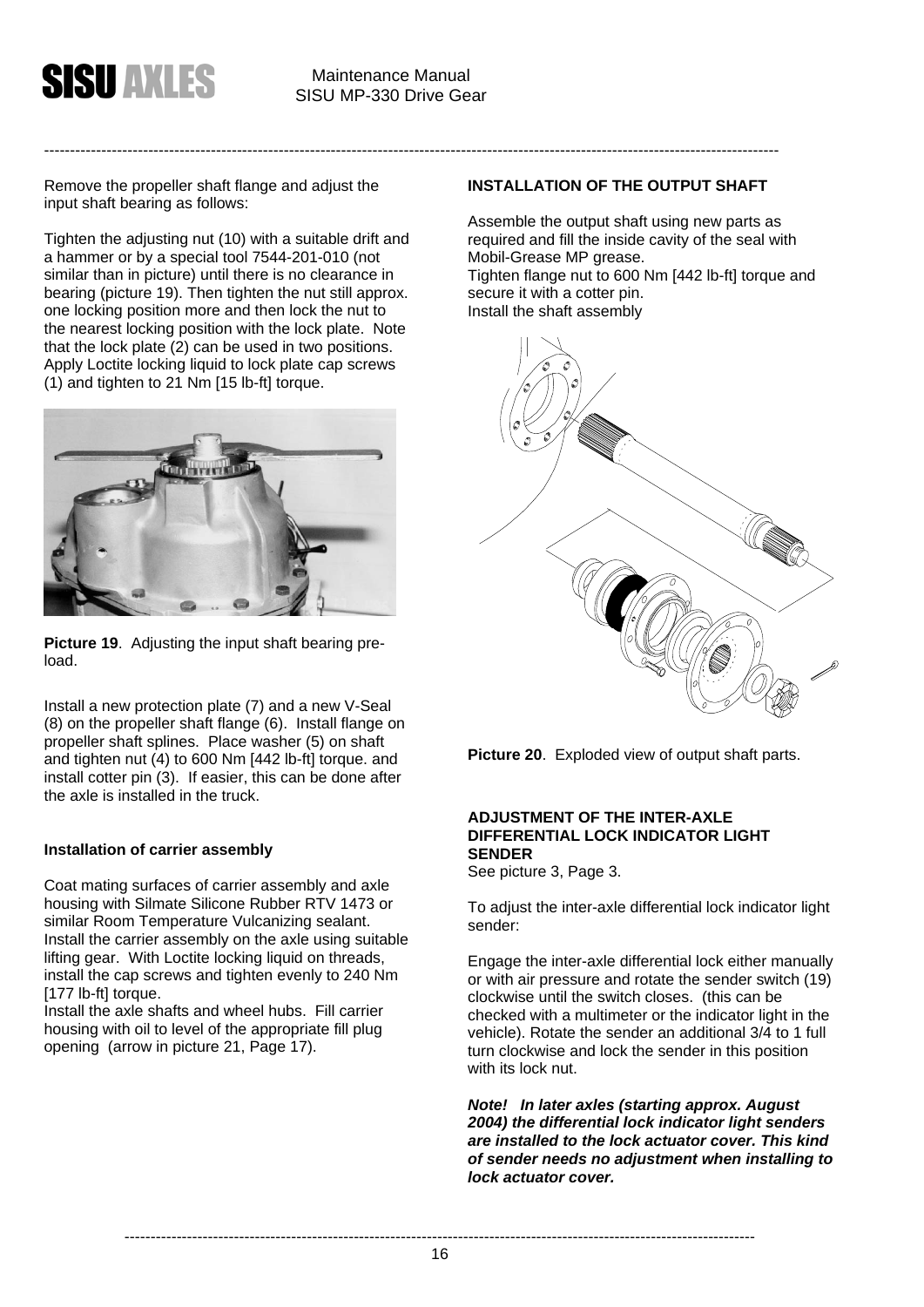#### **OIL CHECKS AND OIL CHANGES**

#### **Differential oils**

With the vehicle on level ground, oil level must be to bottom of inspection plug as shown (arrow in picture 21) for most vehicle applications.

On the forward tandem axle for operation on steep grades or with heavy loads at very low speeds, it is advisable to raise the oil level to the upper inspection plug.

In later versions there are only one oil level plug. (In production since June 2000)



**Picture 21**. Oil level plug on forward tandem axle.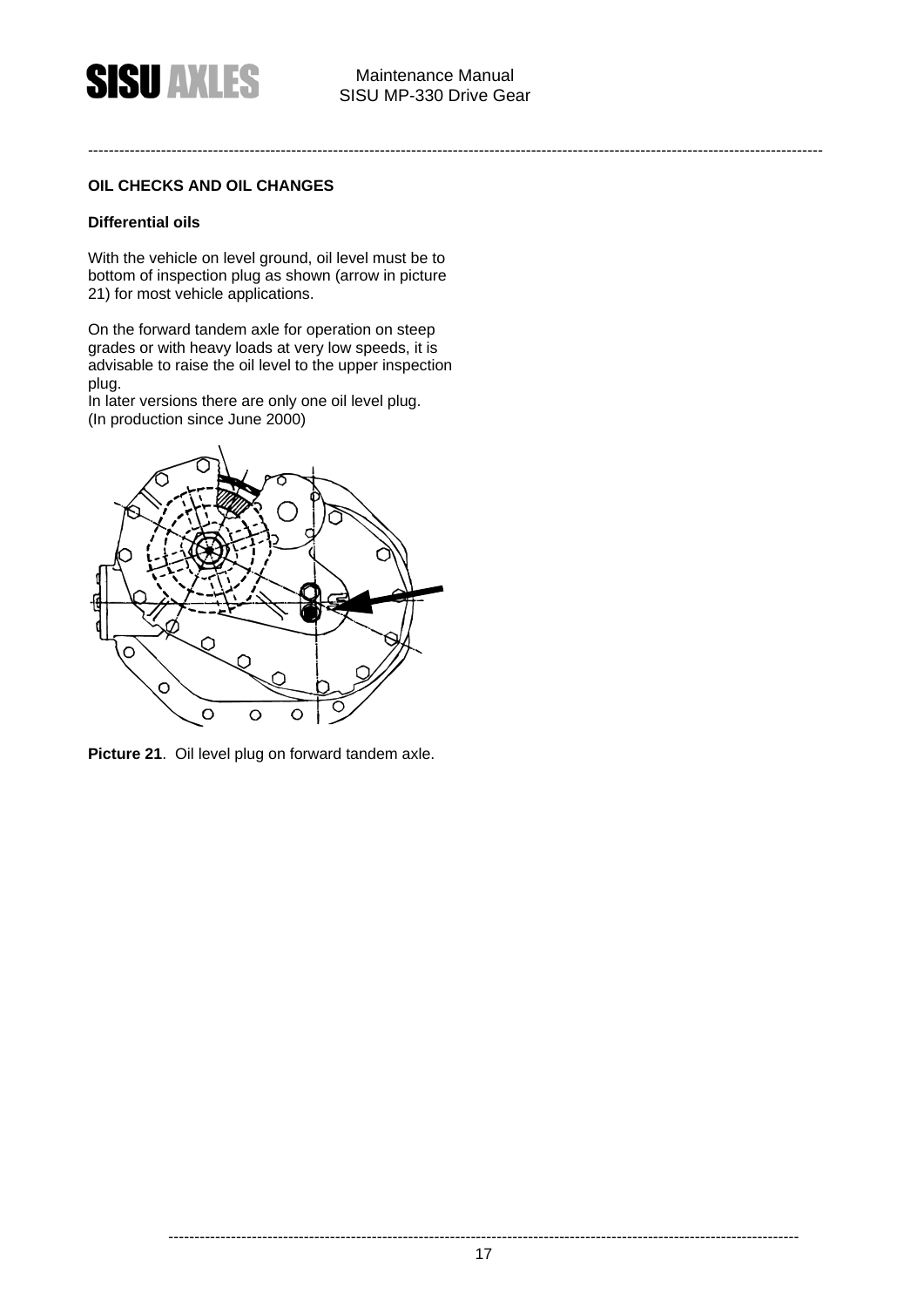

**SPECIAL TOOLS** 

| Adjustment wrench for differential side bearing | 7143-024-010 |
|-------------------------------------------------|--------------|
| Adjustment wrench for input shaft bearing       | 7544-201-010 |

#### **TORQUE VALUES**

| Description                                                | Nm    | $Lb$ -ft  |
|------------------------------------------------------------|-------|-----------|
| Propeller shaft flange nuts                                | 600   | 442       |
| Pinion nut                                                 | 1300  | 960       |
| Differential side bearing cap cap screws                   | 480   | 354       |
| Differential case halves and ring gear cap screw nuts      | 320   | 236       |
| Carrier housing to axle housing cap screws                 | 240   | 177       |
| Inter-axle differential housing halves cap screws          | 130   | 96        |
| Inter-axle differential housing to carrier housing         | 240   | 177       |
| Differential lock cylinder cover screws                    | 21    | 15        |
| Differential lock cylinder diaphragm to cup cap screw      | 30    | 22        |
| Differential side bearing adjustment lock plate cap screws | 21    | 15        |
| Oil level plug                                             | 50-70 | $37 - 52$ |

#### **LUBRICATION**

Axle oil quality API GL - 5; use of synthetic oil is permitted too.

Recommendation in very cold operation conditions "full synthetic" SAE 75w-90 and in very hot conditions SAE 140 oil types.

Viscosity according to prevailing ambient temperature as shown on the accompanying table



#### **Oil volumes**

| Filling volumes             | Metric  | U.S.      |
|-----------------------------|---------|-----------|
| Installing angle 4 degrees  | 26 ltrs | 55 pints  |
| (Installing angle 0 degree) | 24 Itrs | 51 pints) |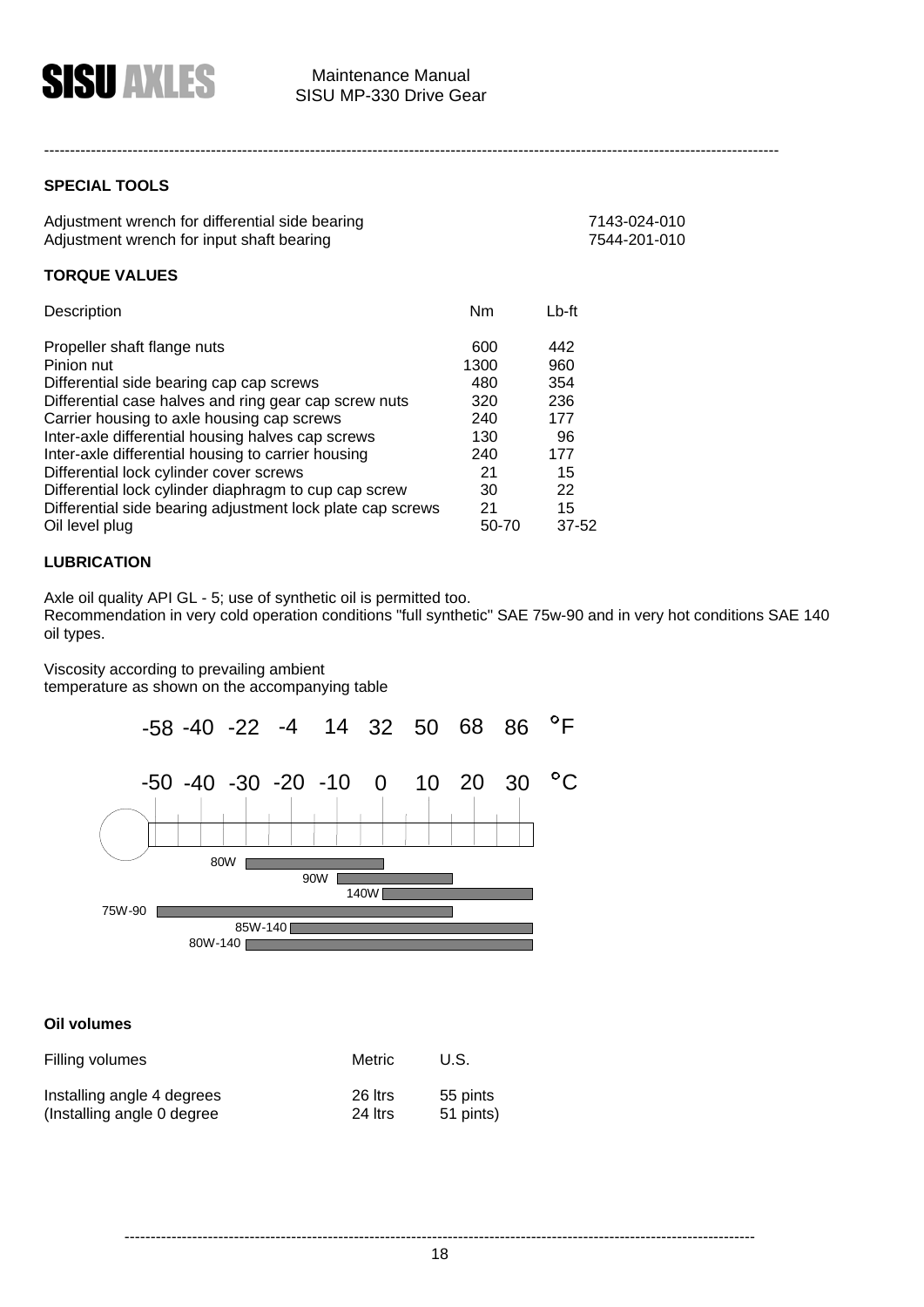#### **TECHNICAL DATA**

| Drive gears                           | Hypoid bevel gear set                                                                                      |
|---------------------------------------|------------------------------------------------------------------------------------------------------------|
| Differential locks                    | Both axle and inter-axle differential locks are standard                                                   |
| Ring and pinion gear backlash         | $0.15 - 0.40$ mm [0.006 - 0.016 in]                                                                        |
| Inter-axle differential gear backlash | 0.2 - 0.3 mm [0.008 - 0.012 in] (corresponding to 0.8 - 1.2 mm<br>$[0.031 - 0.047]$ in of axial clearance) |

#### Adjustment measurement of differential locks:

| Inter-axle differential lock | Approx. 0.4 mm [0.016 in] plus the measured value of the inter-axle<br>differential axial play (adjusting range 0.8  1.2 mm [0.031 0.047 inch],<br>total $1.2 \ldots 1.6$ mm $[0.031 \ldots 0.063$ inch] (see respective instructions) |
|------------------------------|----------------------------------------------------------------------------------------------------------------------------------------------------------------------------------------------------------------------------------------|
| Axle differential locks      | Approx. 0.4 mm [0.016 in] (see respective instructions)                                                                                                                                                                                |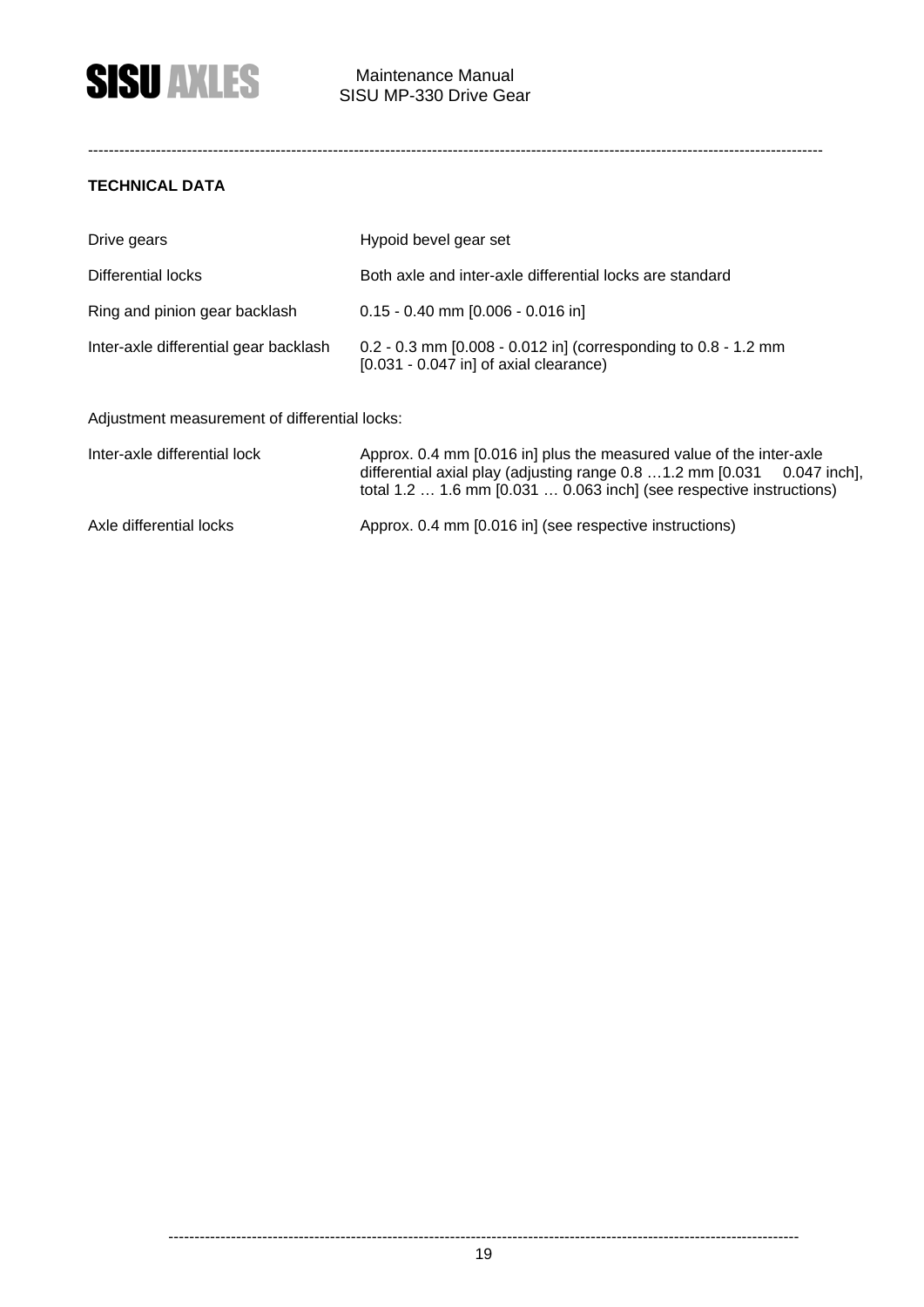

## **PRODUCT CHANGE NOTE NO. P14003 SISU ANLES** PRODUCT CHANGE NOTE NO. P14003

### **CHANGE IN THE INPUT AND OUTPUT DRIVE FLANGE SEALING IN THE HEAVY THROUGH DRIVE AXLES**

- **1. Change:** In the input and output drive flange sealing the shaft seal with one sealing lip is replaced by a new cassette type seal with multiple sealing lips. Simultaneously the v-ring dust seal and the shield plate (only input) have been removed.
- **2. Cause of Change:** Better technical solution for the input/output flange sealing.
- **3. Applications:** The new cassette seal replaces the older shaft seals in the through drive FRMP-13/16, FSMP-14, FRFP-13/16 and FSFP-14 axles. The differential carrier assemblies are MP-330 and FP-330. MP-330 drive gear is used in through drive rear tandem axle FRMP-13/16 and through drive steer front tandem axle FSMP-14. FP-330 drive gear is used in rear Tridem axle FRFP-13/16 and in drive steer Tridem axle FSFP-14. The Axle product codes and the part numbers of the differential carrier assemblies have changed along with the sealing change.

#### **4. Changed Items in MP-330 Drive Gear:**

| <b>Description</b>                 | Old Part No. | New Part No. |
|------------------------------------|--------------|--------------|
| Shaft Seal (input & output)        | 91122-08505  | 591122-08507 |
| Adjusting Nut/Seal Housing (input) | 143-226-1200 | 543-226-1400 |
| V-Ring Seal (input)                | 090-400-9500 |              |
| Shield Plate(input)                | 090-711-9010 |              |
| Seal Housing (output)              | 144-321-0010 | 544-321-0500 |
| V-Ring Seal (output)               | 91121-09001  |              |
| Input Flange HS1700/1800           | 138-918-0400 | 538-918-1610 |
| Input Flange ISO T180              | 138-918-0401 | 538-918-1611 |
| Input Yoke 1710                    | 538-967-0100 | 538-967-0600 |
| Output Flange HS1700/1800          | 138-917-2410 | 538-917-2510 |
| Output Flange ISO T180             | 538-917-2411 | 538-917-2511 |
| Output Yoke 1710                   | 538-967-0110 | 538-967-0610 |

#### **. Changed Items in FP-330 Drive Gear:**

| <b>Description</b>                 | Old Part No. | <b>New Part No.</b> |
|------------------------------------|--------------|---------------------|
| Shaft Seal (input & output)        | 91122-08505  | 591122-08507        |
| Adjusting Nut/Seal Housing (input) | 143-226-1200 | 543-226-1400        |
| V-Ring Seal (input)                | 090-400-9500 |                     |
| Shield Plate(input)                | 090-711-9010 | $\,$                |
| Seal Housing (output)              | 544-321-0200 | 544-321-0500        |
| V-Ring Seal (output)               | 91121-09001  |                     |
| Seal Housing Bolts (output)        | 590303-10503 | 90303-10303         |
| Input Flange HS1700/1800           | 538-918-0700 | 538-918-0900        |
| Input Flange ISO T180              | 538-918-0500 | 538-918-0511        |

**5. Date of Change:** Installing of the new input flange seal has started gradually by axle type from August 2004 (Mainly in the new model year 2005 axles).

#### **6. Interchangeability**:

The new cassette seal is not interchangeable with the old shaft seal. Retrofit cassette seal kits are available for converting the sealing to the new design. Please see Spare Parts Bulletin SP14003.